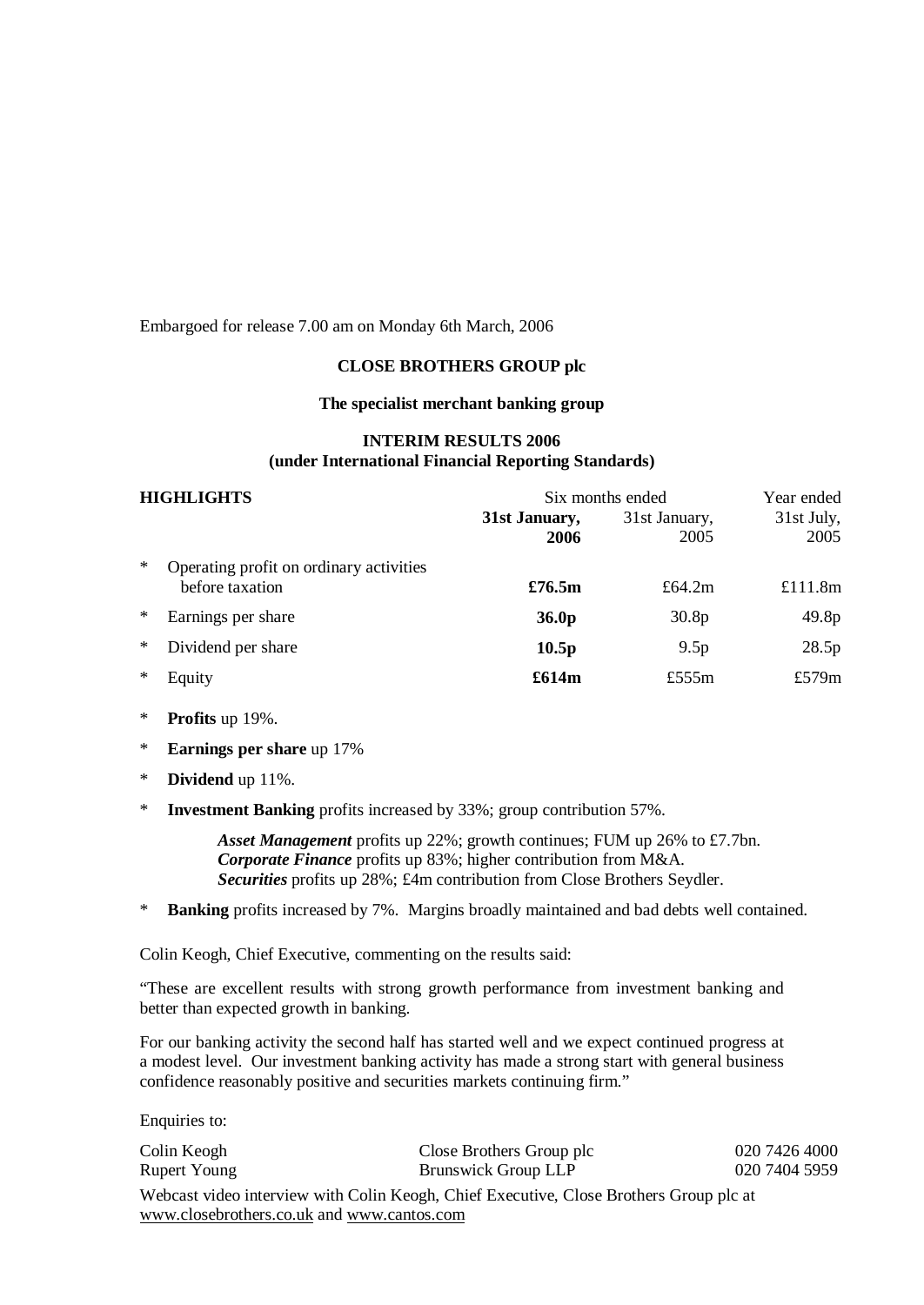**KEY INTERIM RESULTS SIX MONTHS ENDED 31ST JANUARY, 2006**  *(Under International Financial Reporting Standards)* 

**PROFIT BEFORE TAXATION** 

## $\text{\textsterling}76.5m + 19\%$

**EARNINGS PER SHARE** 

## **36.0p + 17%**

**DIVIDEND PER SHARE** 

# $10.5p + 11\%$

## **RETURN ON CAPITAL\***

## **26%**

\**Pre-tax annualised return on opening equity.*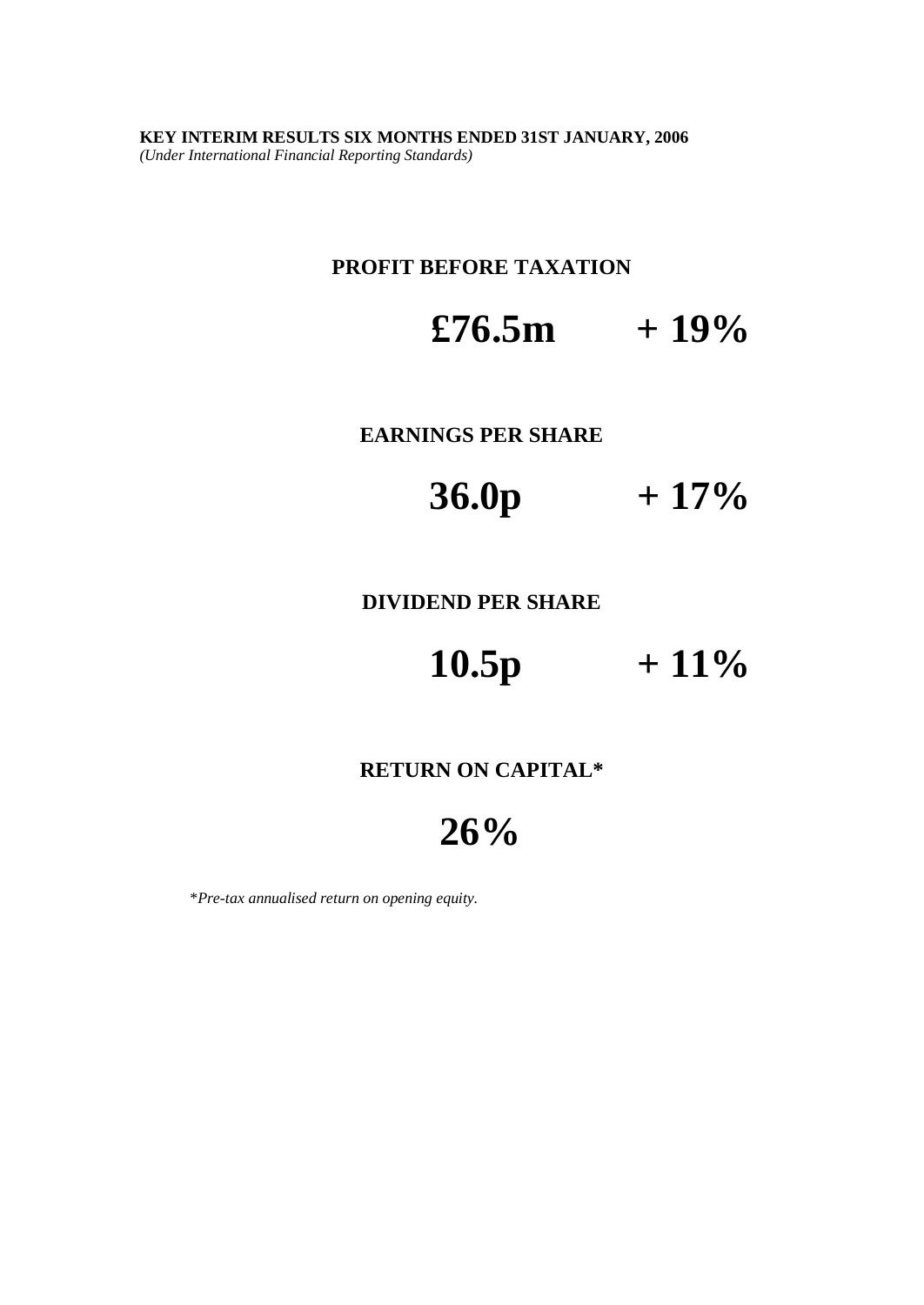#### DIRECTORS' STATEMENT

In September 2005 we said that our four divisions had made a good start to the new financial year. Further we expected modest continued progress in our banking activity and more positive progress in our investment banking activity. Our expectations proved well founded and are reflected in the excellent results for the first half of the year.

The operating profit on ordinary activities before taxation for the six months ended 31st January, 2006 was £76.5 million (2005 – £64.2 million), up 19 per cent. Earnings per share increased by 17 per cent. to  $36.0p$  (2005 – 30.8p). The directors have declared an interim dividend of  $10.5p$  (2005 – 9.5p) per share, an increase of 11 per cent. This is payable on 19th April, 2006 to shareholders on the register at the close of business on 17th March, 2006.

The financial statements for the period reflect for the first time the application of International Financial Reporting Standards. Comparative figures have been adjusted accordingly. The effect on our opening balance sheet (shown in note 3) was not material. Our interim profits now include a charge for share-based remuneration of £1.7 million  $(2005 - \text{\pounds}0.8)$ million) but no charge for goodwill amortisation.

#### **Overall Business Review**

Market conditions were generally favourable for our investment banking activity and its proportion of the group's operating profit increased to 57 per cent.  $(2005 – 52$  per cent.). Market conditions were less favourable for our banking activity where profits nevertheless grew by 7 per cent.

Last year we made four acquisitions, in asset management, securities and banking. All of these have settled in well and Close Brothers Seydler, our new securities business in Germany, surpassed our expectations with pretax profits of £4.0 million.

In this period we have made no acquisitions but we supported a small fundraising by PLUS Markets Group plc, a new London equity market platform, in which we now have a 19 per cent. shareholding.

Our funds under management rose to £7.7 billion (up 26 per cent. on 2005 H1 and 8 per cent. on 2005 H2). Our banking loan book fell slightly to £1.9 billion, mainly reflecting the impact of the planned run-off in the motor book that we acquired last year.

We continued to exert tight control on costs with our expense income ratio at 63.7 per cent.  $(2005 - 63.8$  per cent.).

|                           | Operating income      |       |       | Profit before taxation |  |
|---------------------------|-----------------------|-------|-------|------------------------|--|
| <b>£million</b>           | First<br><b>First</b> |       | First | First                  |  |
|                           | half                  | half  | half  | half                   |  |
|                           | 2005                  | 2006  | 2005  | 2006                   |  |
| <b>Investment Banking</b> |                       |       |       |                        |  |
| Asset Management          | 57.3                  | 62.0  | 15.3  | 18.6                   |  |
| Corporate Finance         | 21.5                  | 30.5  | 4.8   | 8.8                    |  |
| <b>Securities</b>         | 44.6                  | 62.5  | 17.0  | 21.8                   |  |
|                           | 123.4                 | 155.0 | 37.1  | 49.2                   |  |
| <b>Banking</b>            | 90.0                  | 96.7  | 34.6  | 36.9                   |  |
| Group                     | 1.4                   | 0.9   | (7.5) | (9.6)                  |  |
|                           | 214.8                 | 252.6 | 64.2  | 76.5                   |  |
|                           |                       |       |       |                        |  |

The table below shows the progress achieved in all divisions of the group.

The divisional net assets have not changed materially during the first half.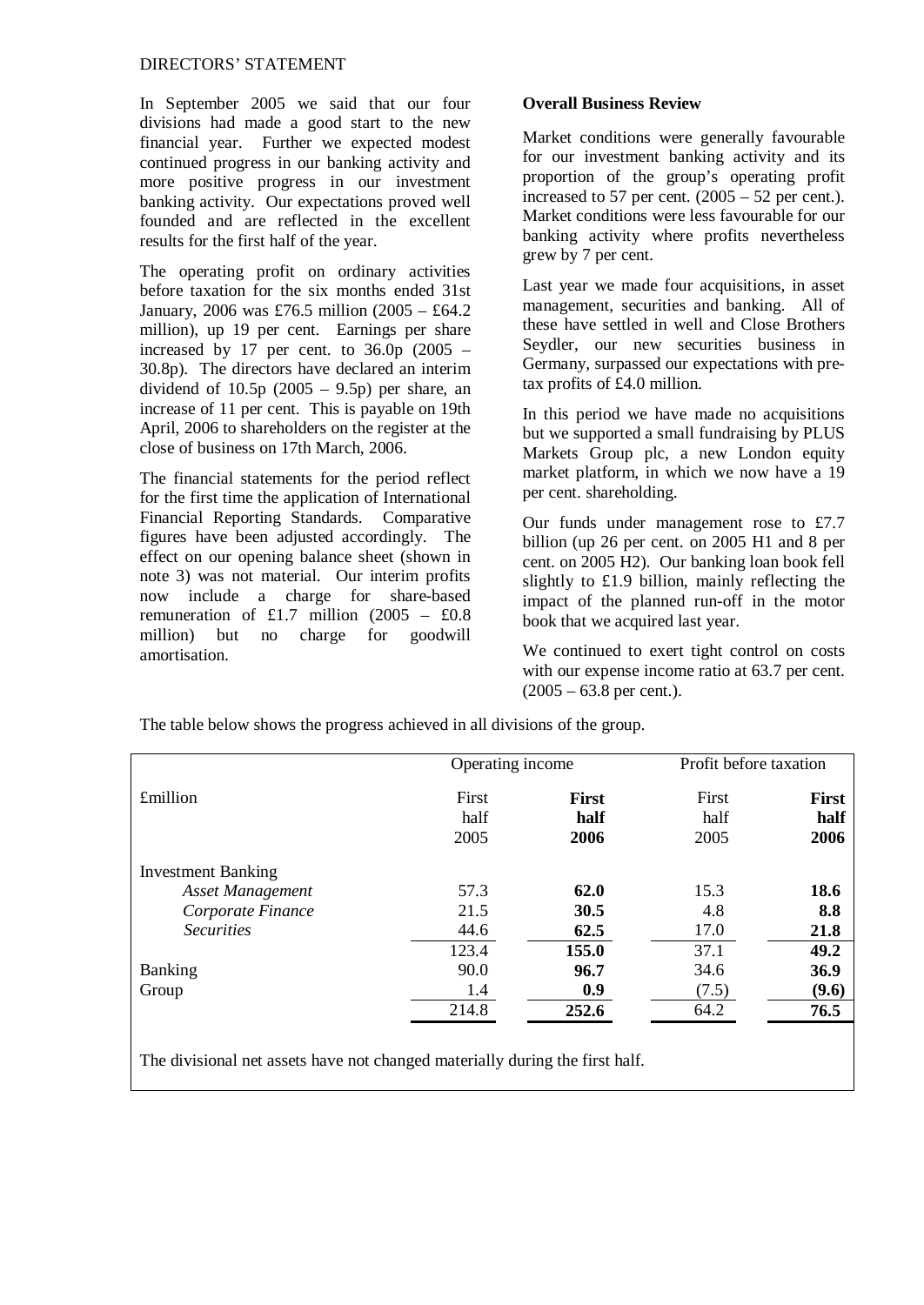#### **Asset Management**

The growth in our asset management division continued with profits of £18.6 million some 22 per cent. ahead of the first half 2005. Funds under management ("FUM") grew by £600 million, reflecting positive market conditions (£400 million) and net new funds attracted (£200 million), to £7.7 billion.

Our private client businesses made further progress and FUM increased to £2.9 billion. Our onshore mass affluent business is enjoying good profit growth and putting in place its new marketing and sales strategy. Performance remains good. Our high net worth business is seeking to accelerate its future growth by looking to add new teams and funds as a spearhead for its development. Our offshore business continues to do well with recent innovative product launches driving further growth in profits, FUM and cash deposits.

Our funds business (FUM £4.8 billion) also had a good first half with progress on all fronts. Close TEAMS, acquired in July 2005, has continued to grow its client base. We have successfully launched more specialist property, VCT and structured products. Our private equity business has been active both in new investments and in realisations. Fund performance continues to be strong amongst most of our specialist funds.

Our asset management business remains well diversified both in terms of activity and funds managed. The table below shows the spread of our FUM. We see this diversity as a source of strength should the current strong run in global equity markets falter.

FUM

|                | .    |
|----------------|------|
| Equities       | 44%  |
| Property       | 18%  |
| Fixed income   | 18%  |
| Private equity | 12%  |
| Other          | 8%   |
|                | 100% |

#### **Corporate Finance**

The good pipeline at the start of the period combined with a buoyant and active market place produced an excellent result for the division, with profits of £8.8 million up by 83 per cent. M&A represented 72 per cent. of income with debt advisory and restructuring representing 8 per cent. and 20 per cent. respectively. A notable transaction was advising on the \$535 million sale of ERM Holdings, the largest all-environmental consultancy in the world. As several other significant deals were concluded towards the end of the period, the initial pipeline for the second half is lower than that for the first half. However, the M&A arena in Europe generally continues to be active and our offices in London, Frankfurt and Paris are encouragingly busy.

#### **Securities**

Our securities division performed well with profits up 28 per cent. Our UK market-making business made a good start to the period and finished well following a lull in October when the stock market paused for breath. Operating profits were some 5 per cent. ahead of the corresponding period.

The number of stocks traded on the LSE's SETSmm platform increased as has the number of reported bargain levels. This is in part due to generally brisker activity and in part due to the multiple fills required to execute some order book transactions, but for us also by some pressure on margins. However, our investment trust team continued to contribute corporate and broking income and in the medium term we see potential from PLUS Markets' alternative trading platform, which continues to develop and now provides trading in some 600 LSE listed stocks below the top 350.

In Germany Close Brothers Seydler achieved revenues of £14.0 million and made excellent progress capitalising on increased trading volumes in its chosen sectors as well as benefiting from encouraging levels of activity as designated sponsor of some 100 companies. This business is dependent on market activity and represents an exciting strategic platform for growth in the longer term.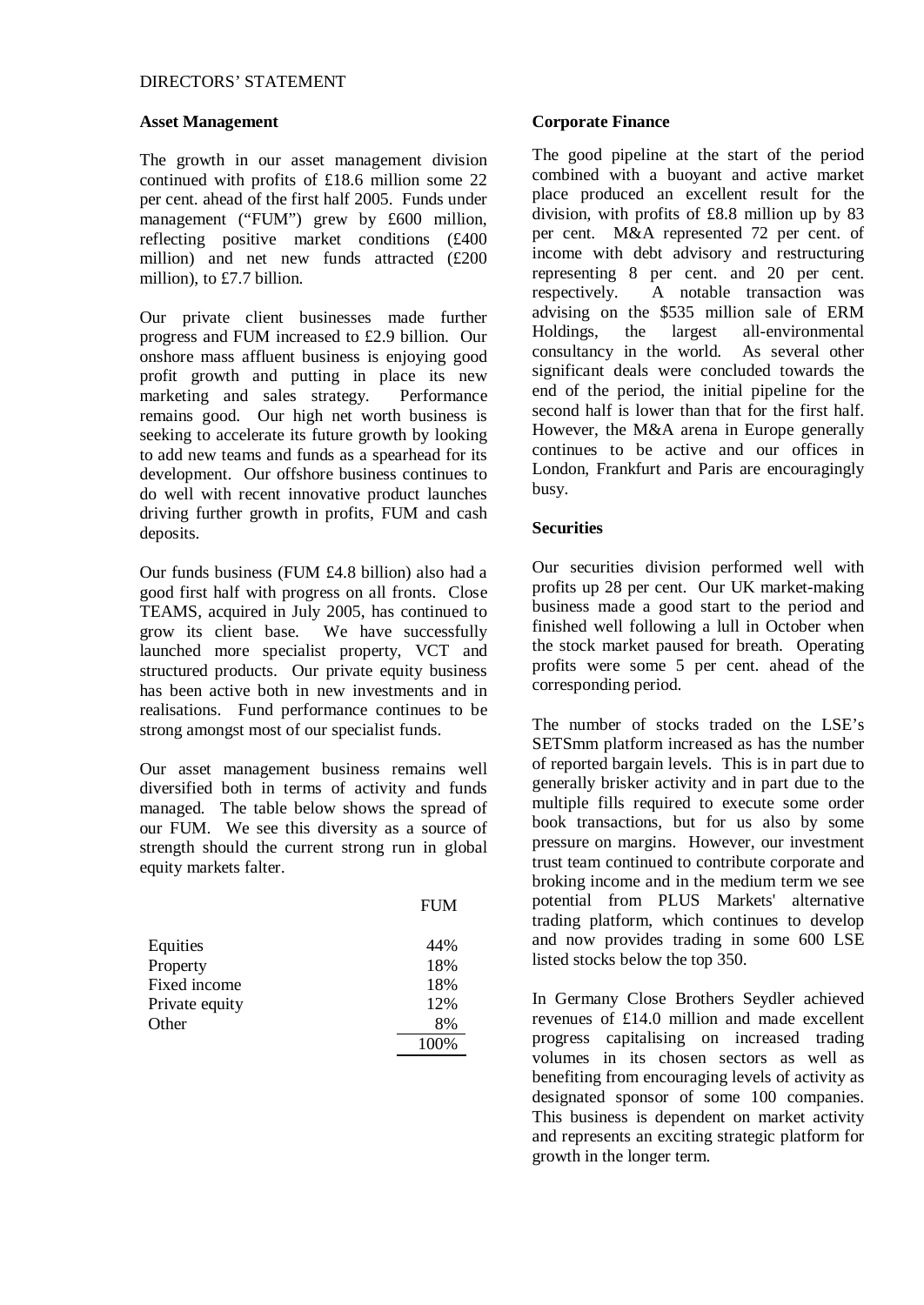#### **Banking**

The profits of our banking activity grew by 7 per cent. This was better than expected given the difficult new business environment for the insurance premium and motor finance sectors. There is surplus capital available in UK banking markets at present which has led to significant pricing pressure in a number of areas. Our policy has been to maintain our margins, in some cases at the expense of volume, and as a result our traditionally excellent overall margins were broadly maintained, delivering an annualised net return on the loan book of 3.9 per cent. Bad debts continued to be well contained and managed with the charge for impairment remaining at some 1 per cent. of average loans.

The asset classes financed continue to be well spread as shown by the table below:

|                        |      | 31st January, |  |
|------------------------|------|---------------|--|
|                        | 2005 | 2006          |  |
| Motor vehicles         | 24%  | 21%           |  |
| Insurance premiums     | 22%  | 21%           |  |
| Transport, engineering |      |               |  |
| and plant              | 16%  | 20%           |  |
| Printing machinery     | 13%  | 12%           |  |
| Property               | 9%   | 10%           |  |
| Healthcare and other   |      |               |  |
| assets                 | 10%  | 8%            |  |
| Invoice receivables    | 6%   | 8%            |  |
|                        | 100% | 100%          |  |

Our asset finance group achieved good progress in the transport, engineering and health sectors. As anticipated, the motor market experienced slower growth, lower fee income from insurance sales and some increase in repossessions and bad debts. Taken in the round the result of this group was satisfactory.

With insurance premium rates remaining soft, that element of our loan book declined, despite continued growth in the underlying number of borrowers. However, there are signs that premium deflation is easing and we continue to improve our systems and services to brokers. The property loan book grew without sacrificing margin and our three credit management businesses also did well.

We were particularly pleased that our debt factoring start-up in Germany moved into profit and traded ahead of budget. Our Treasury had a good half year in a flat interest rate environment.

Overall, our returns from banking remain highly attractive.

#### **Directors**

Sir David Scholey (age 70) has advised the board that he will be retiring at the conclusion of our next Annual General Meeting on 26th October, 2006.

The Nomination and Governance Committee considered whether Sir David's successor should be appointed from within or outside the present board. Having considered possible candidates in both categories, the Committee concluded, and the board concurred, that Rod Kent (age 58) should be invited to fill the post. In reaching its conclusion, the board acknowledged the fact that Mr. Kent's term as an executive officer of Close Brothers from 1974 to 2002 means that he would not meet the independence criteria of the Combined Code. Since October 2002, Mr. Kent has served as chairman or senior independent director of three significant companies, Bradford and Bingley plc, Grosvenor Limited and Whitbread Plc. During this time as a non-executive director of the company Mr. Kent has consistently shown independence of judgement.

The board attaches great importance to succession planning and continuity and believes that these are important factors behind Close Brothers' consistent long term success. Mr. Kent offers the unique combination of experience, continuity and knowledge of our rather particular business and the board considers his appointment to be in the best interests of the company and all its shareholders. Accordingly Sir David will be succeeded as chairman by Mr. Kent.

A number of the company's largest institutional shareholders have been consulted on this proposed appointment.

The board has also decided that Strone Macpherson, senior independent director, will be appointed deputy chairman at the same time.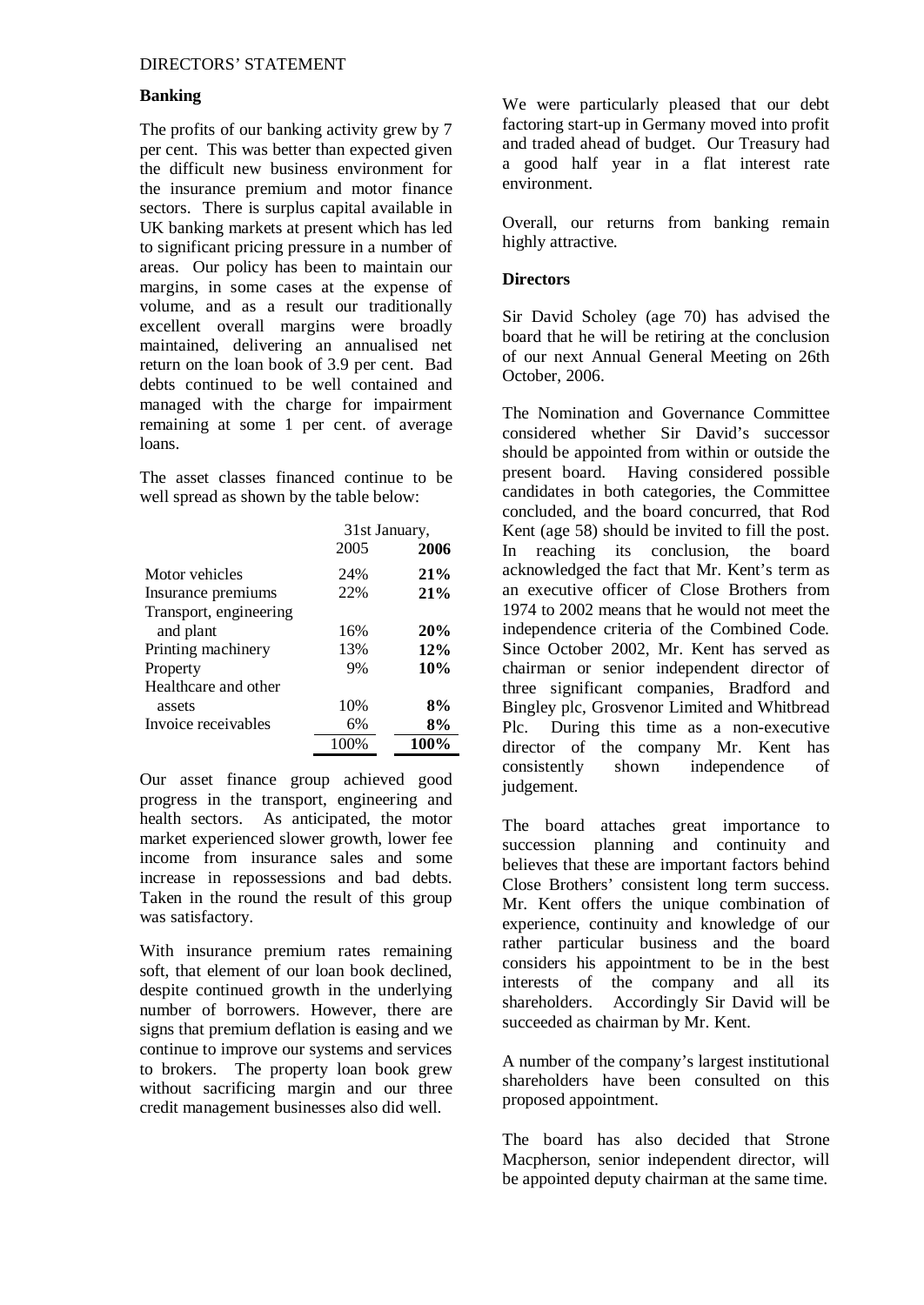#### DIRECTORS' STATEMENT

The board is in the process of selecting an additional independent non-executive director with the intention of making the appointment before the year end. Following these changes, the board will comprise, in addition to Mr. Kent as chairman, six nonexecutive directors and five executive directors.

#### **Outlook**

Our strategy remains sharply focussed and our fundamental business principles sound. We adhere to our long-proven diversified business model, with continued emphasis on the development of our asset management division.

For our banking activity the second half has started well and we expect continued progress at a modest level. Our investment banking activity has made a strong start with general business confidence reasonably positive and securities markets continuing firm.

6th March, 2006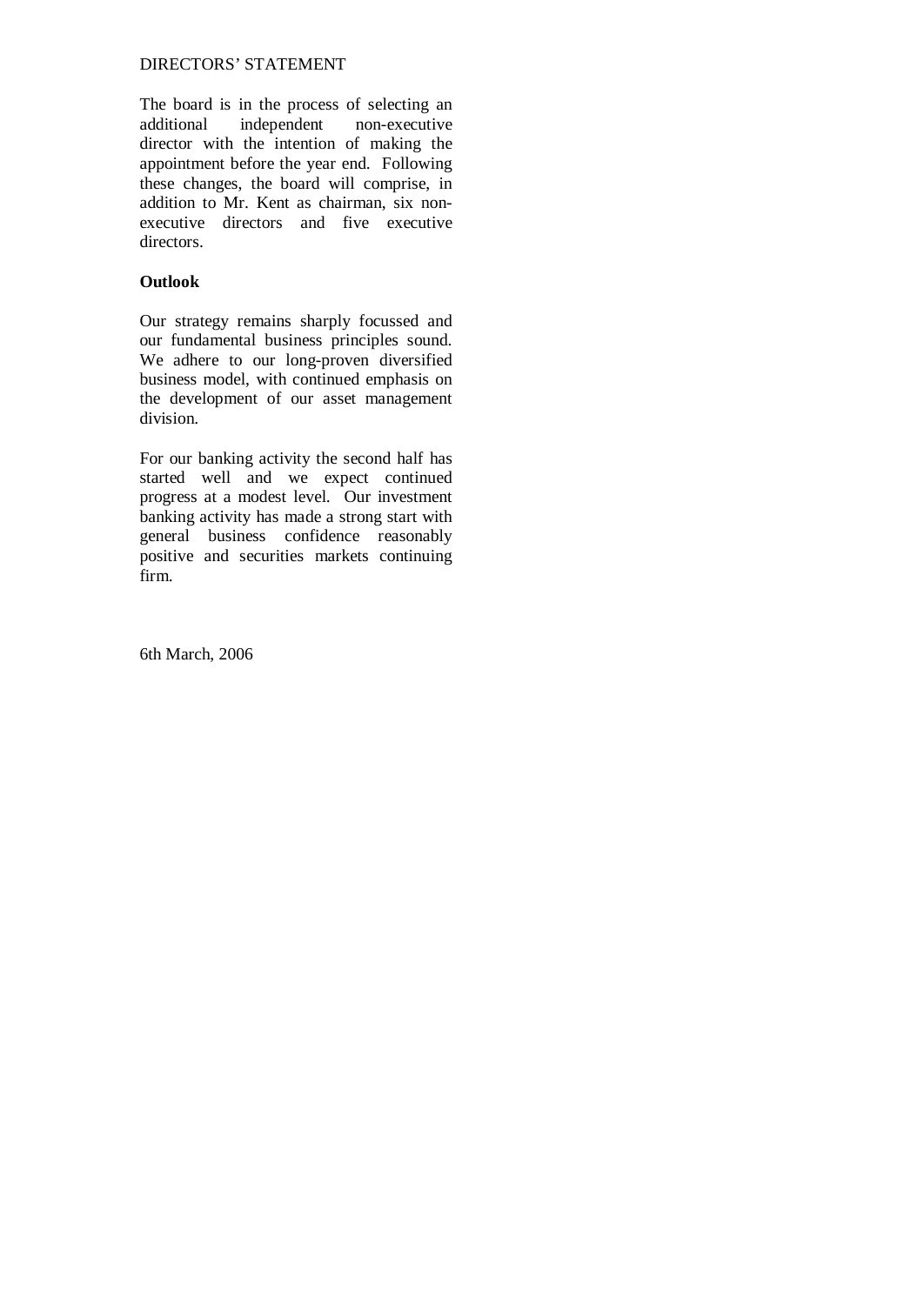## CONSOLIDATED INCOME STATEMENT

|                                                                                                                               | Six months ended  |             | Year ended        |
|-------------------------------------------------------------------------------------------------------------------------------|-------------------|-------------|-------------------|
|                                                                                                                               | 31st January,     |             | 31st July,        |
|                                                                                                                               | 2006              | 2005        | 2005              |
|                                                                                                                               | (Unaudited)       | (Unaudited) | (Unaudited)       |
|                                                                                                                               | $\pounds 000$     | £'000       | £'000             |
| Interest and similar income                                                                                                   | 143,880           | 138,192     | 282,841           |
| Interest expense and similar charges                                                                                          | (70, 457)         | (68, 849)   | (140, 320)        |
| Net interest income                                                                                                           | 73,423            | 69,343      | 142,521           |
| Fees and commissions income                                                                                                   | 136,095           | 102,966     | 228,055           |
| Fees and commissions expense                                                                                                  | (21,508)          | (16,280)    | (36, 396)         |
| Gains less losses arising from dealing in securities                                                                          | 59,334            | 48,138      | 96,285            |
| Other operating income                                                                                                        | 5,245             | 10,603      | 17,019            |
| Other income                                                                                                                  | 179,166           | 145,427     | 304,963           |
| Operating income                                                                                                              | 252,589           | 214,770     | 447,484           |
| Administrative expenses                                                                                                       | 160,808           | 136,995     | 285,799           |
| Depreciation                                                                                                                  | 6,187             | 5,099       | 12,145            |
| Impairment losses on loans and advances                                                                                       | 9,080             | 8,509       | 20,044            |
| Total operating expenses                                                                                                      | 176,075           | 150,603     | 317,988           |
| Operating profit on ordinary activities before<br>impairment losses on goodwill and taxation<br>Impairment losses on goodwill | 76,514            | 64,167      | 129,496<br>17,735 |
|                                                                                                                               |                   |             |                   |
| Operating profit on ordinary activities before                                                                                |                   |             |                   |
| taxation                                                                                                                      | 76,514            | 64,167      | 111,761           |
| Taxation                                                                                                                      | 22,091            | 18,436      | 37,152            |
| Profit on ordinary activities after taxation                                                                                  | 54,423            | 45,731      | 74,609            |
| Profit attributable to minority interests                                                                                     | 1,615             | 999         | 2,212             |
| Profit attributable to the shareholders of the company                                                                        | 52,808            | 44,732      | 72,397            |
|                                                                                                                               |                   |             |                   |
| Basic earnings per share                                                                                                      | 36.0 <sub>p</sub> | 30.8p       | 49.8p             |
| Diluted earnings per share                                                                                                    | 35.9 <sub>p</sub> | 30.7p       | 49.6p             |
| Dividend per share                                                                                                            | 10.5p             | 9.5p        | 28.5p             |
| All income and profits are in respect of continuing operations.                                                               |                   |             |                   |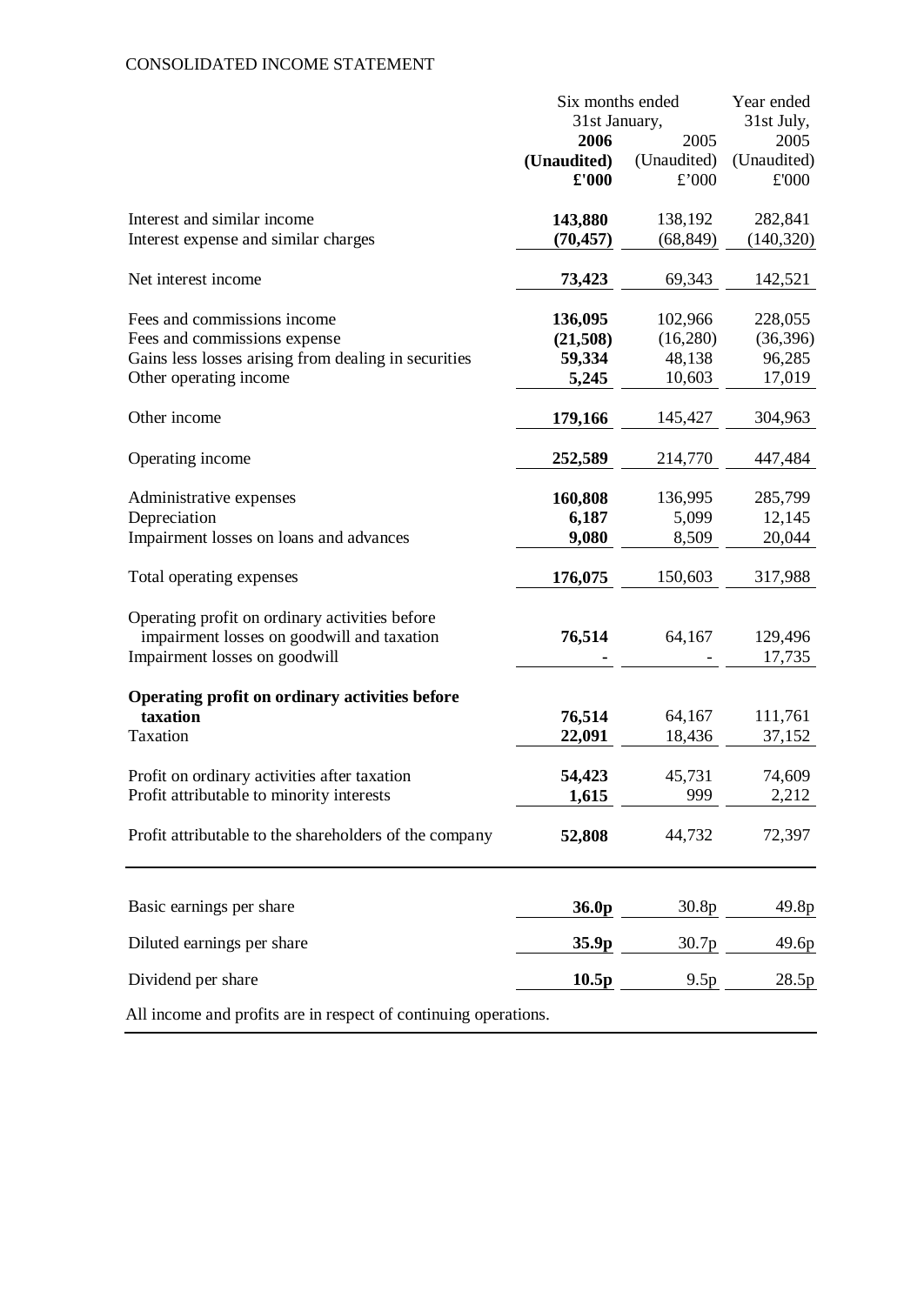## CONSOLIDATED BALANCE SHEET

|                                                     |               | 31st January, | 31st July,  |
|-----------------------------------------------------|---------------|---------------|-------------|
|                                                     | 2006          | 2005          | 2005        |
|                                                     | (Unaudited)   | (Unaudited)   | (Unaudited) |
|                                                     | $\pounds 000$ | £'000         | £'000       |
| <b>Assets</b>                                       |               |               |             |
| Cash and balances at central banks                  | 1,343         | 923           | 1,244       |
| Settlement accounts                                 | 748,247       | 544,330       | 604,692     |
| Loans and advances to customers                     | 1,862,316     | 1,962,316     | 1,939,203   |
| Loans and advances to banks                         | 756,809       | 715,399       | 786,330     |
| Money market securities                             | 868,349       | 862,809       | 797,498     |
| Debt securities – long positions                    | 67,343        | 55,966        | 61,345      |
| Equity shares – long positions                      | 48,167        | 41,184        | 40,377      |
| Loans to money brokers against stock advanced       | 172,954       | 139,222       | 158,553     |
| Investment securities                               | 39,323        | 25,315        | 27,384      |
| Intangible assets – goodwill                        | 97,926        | 104,815       | 95,711      |
| Intangible assets – other                           | 2,894         | 2,545         | 1,672       |
| Property, plant and equipment                       | 40,024        | 33,740        | 38,277      |
| Share of gross assets of joint ventures             | 21,905        | 21,826        | 21,624      |
| Share of gross liabilities of joint ventures        | (21, 026)     | (21, 183)     | (20, 914)   |
| Share of net assets of joint ventures               | 879           | 643           | 710         |
| Other receivables                                   | 94,416        | 77,897        | 108,949     |
| Deferred tax assets                                 | 25,180        | 23,700        | 27,560      |
| Prepayments and accrued income                      | 67,787        | 62,009        | 64,398      |
| Derivative financial instruments                    | 2,057         |               |             |
| <b>Total assets</b>                                 | 4,896,014     | 4,652,813     | 4,753,903   |
|                                                     |               |               |             |
| <b>Liabilities</b>                                  |               |               |             |
| Settlement accounts                                 | 670,564       | 479,931       | 561,173     |
| Deposits by customers                               | 1,872,967     | 1,752,796     | 1,818,187   |
| Deposits by banks                                   | 189,626       | 124,588       | 108,101     |
| Debt securities – short positions                   | 58,247        | 45,415        | 49,628      |
| Equity shares – short positions                     | 25,479        | 19,857        | 20,424      |
| Loans from money brokers against stock advanced     | 186,218       | 158,502       | 142,371     |
| Non-recourse borrowings                             | 200,000       | 250,000       | 200,000     |
| Loans and overdrafts from banks                     | 328,154       | 545,047       | 494,363     |
| Promissory notes and other debt securities in issue | 357,564       | 350,000       | 367,130     |
| Other liabilities                                   | 180,432       | 143,115       | 182,817     |
| Current tax liabilities                             | 18,012        | 18,428        | 19,297      |
| Accruals and deferred income                        | 107,914       | 113,152       | 136,889     |
| Subordinated loan capital                           | 75,000        | 96,937        | 75,000      |
| Derivative financial instruments                    | 11,848        |               |             |
| <b>Total liabilities</b>                            | 4,282,025     | 4,097,768     | 4,175,380   |
|                                                     |               |               |             |
| <b>Equity</b>                                       |               |               |             |
| Called up share capital                             | 36,488        | 36,135        | 36,168      |
| Share premium account                               | 257,393       | 251,642       | 252,210     |
| Profit and loss account                             | 303,197       | 260,948       | 279,183     |
| Other reserves                                      | 9,648         | 1,359         | 5,092       |
| Minority interests                                  | 7,263         | 4,961         | 5,870       |
| <b>Total equity</b>                                 | 613,989       | 555,045       | 578,523     |
| <b>Total liabilities and equity</b>                 | 4,896,014     | 4,652,813     | 4,753,903   |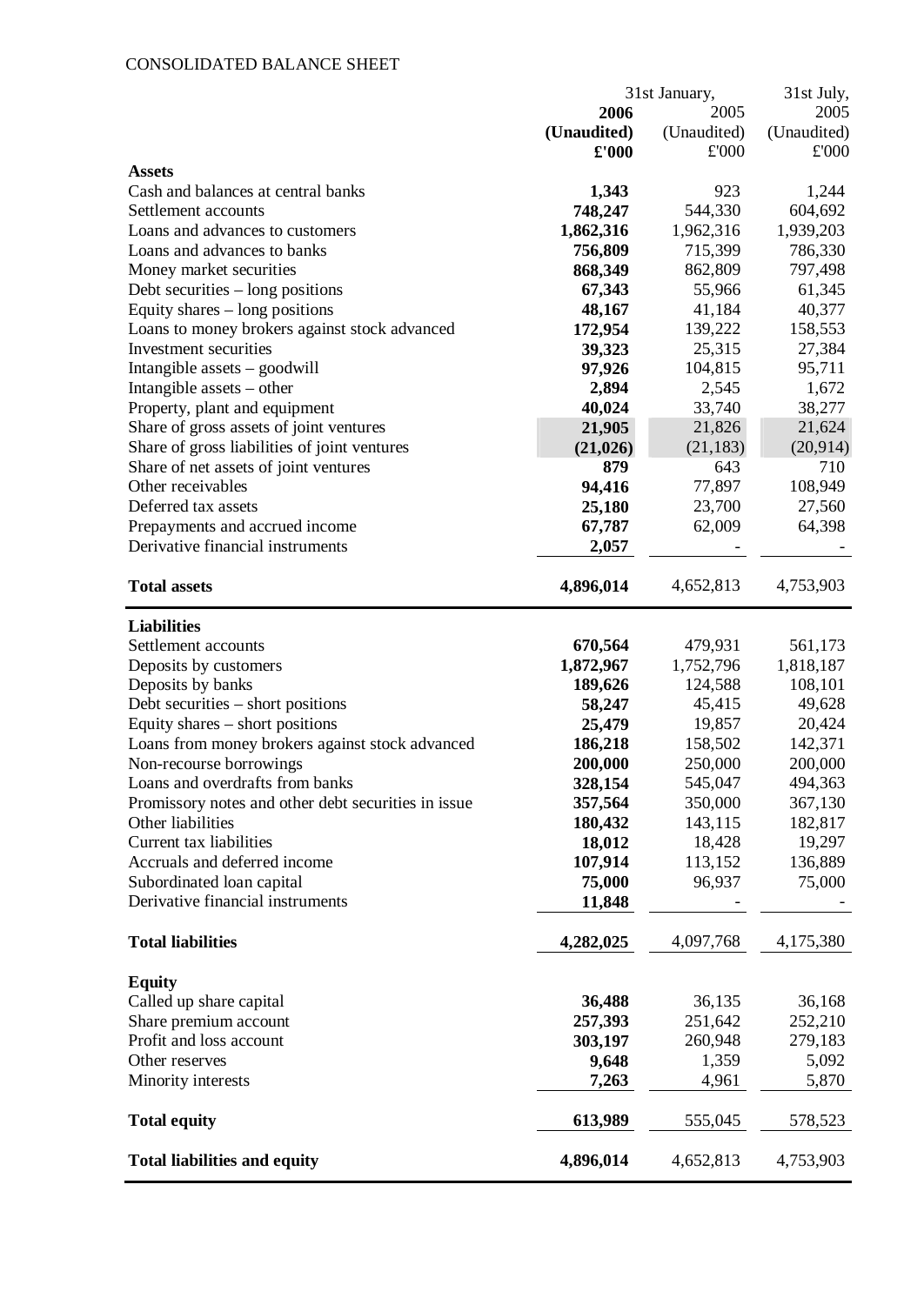## STATEMENT OF CHANGES IN EQUITY

|                                                        | Six months ended |                      | Year ended  |  |
|--------------------------------------------------------|------------------|----------------------|-------------|--|
|                                                        | 31st January,    |                      | 31st July,  |  |
|                                                        | 2006             | 2005                 | 2005        |  |
|                                                        | (Unaudited)      | (Unaudited)<br>£'000 | (Unaudited) |  |
|                                                        | $\pounds 000$    |                      | £'000       |  |
| Called up share capital                                |                  |                      |             |  |
| Opening balance                                        | 36,168           | 36,066               | 36,066      |  |
| Exercise of options                                    | 320              | 69                   | 102         |  |
| <b>Closing balance</b>                                 | 36,488           | 36,135               | 36,168      |  |
| Share premium account                                  |                  |                      |             |  |
| Opening balance                                        | 252,210          | 250,430              | 250,430     |  |
| Shares issued net of expenses                          | 5,183            | 1,212                | 1,780       |  |
| <b>Closing balance</b>                                 | 257,393          | 251,642              | 252,210     |  |
| <b>Profit and loss account</b>                         |                  |                      |             |  |
| Opening balance                                        | 279,183          | 241,743              | 241,743     |  |
| Retained profit for the period                         | 52,808           | 44,732               | 72,397      |  |
| Dividends                                              | (27, 301)        | (25, 604)            | (39,240)    |  |
| IFRS adjustments at 1st August, 2005                   | (1,589)          |                      |             |  |
| Movement on pension deficit                            |                  |                      | 4,188       |  |
| ESOP trust profit                                      | 96               | 77                   | 95          |  |
| <b>Closing balance</b>                                 | 303,197          | 260,948              | 279,183     |  |
| Other reserves:                                        |                  |                      |             |  |
| <b>ESOP</b> trust reserve                              |                  |                      |             |  |
| Opening balance                                        | (3,786)          | (3,962)              | (3,962)     |  |
| Shares (purchased)/ released at cost                   | (1,996)          | 94                   | 176         |  |
| <b>Closing balance</b>                                 | (5,782)          | (3,868)              | (3,786)     |  |
|                                                        |                  |                      |             |  |
| <b>Share-based payments reserve</b><br>Opening balance | 7,614            | 4,285                | 4,285       |  |
| Charge to the income statement                         | 1,700            | 848                  | 1,940       |  |
| Movement on deferred share awards                      |                  |                      | 1,389       |  |
| <b>Closing balance</b>                                 | 9,314            | 5,133                | 7,614       |  |
|                                                        |                  |                      |             |  |
| <b>Exchange movements reserve</b>                      |                  |                      |             |  |
| Opening balance                                        | 1,264            |                      |             |  |
| Currency translation differences                       | (178)            | 94                   | 1,264       |  |
| <b>Closing balance</b>                                 | 1,086            | 94                   | 1,264       |  |
| <b>Cash flow hedging reserve</b>                       |                  |                      |             |  |
| Opening balance under IFRS at 1st August, 2005         | (1, 843)         |                      |             |  |
| Movement on derivatives                                | 987              |                      |             |  |
| <b>Closing balance</b>                                 | (856)            |                      |             |  |
| <b>Available-for-sale reserve</b>                      |                  |                      |             |  |
| Opening balance under IFRS at 1st August, 2005         | 3,431            |                      |             |  |
| Net gain on available-for-sale investments             | 2,455            |                      |             |  |
| <b>Closing balance</b>                                 | 5,886            |                      |             |  |
|                                                        |                  |                      |             |  |
| <b>Total other reserves</b>                            | 9,648            | 1,359                | 5,092       |  |
| <b>Minority interests</b>                              |                  |                      |             |  |
| Opening balance                                        | 5,870            | 4,538                | 4,538       |  |
| Movement during the period                             | 1,393            | 423                  | 1,332       |  |
| <b>Closing balance</b>                                 | 7,263            | 4,961                | 5,870       |  |
|                                                        | 613,989          |                      |             |  |
| <b>Total equity</b>                                    |                  | 555,045              | 578,523     |  |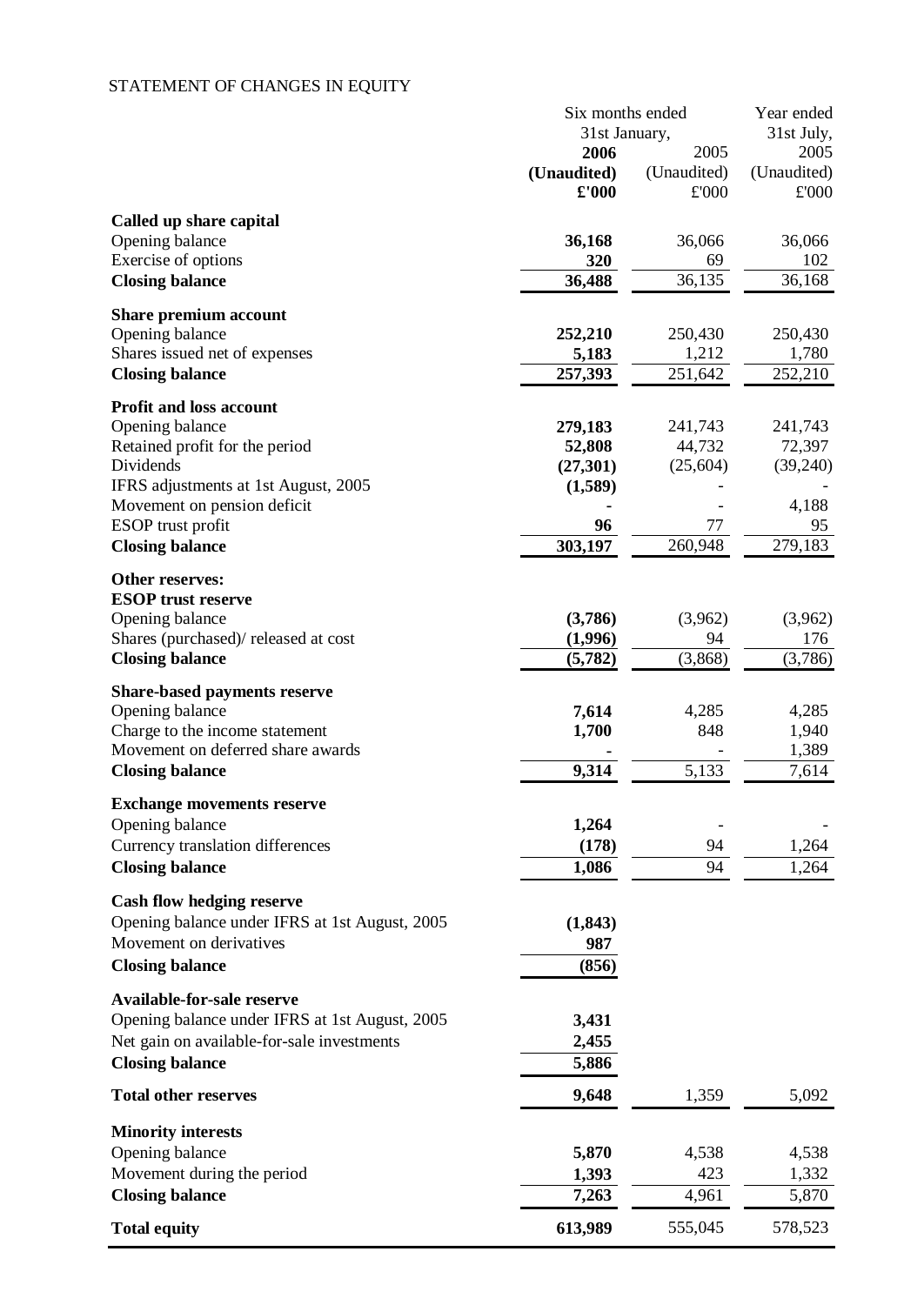## CONSOLIDATED CASH FLOW STATEMENT

|                                                   |      | Six months ended<br>31st January, |                              |                                            |
|---------------------------------------------------|------|-----------------------------------|------------------------------|--------------------------------------------|
|                                                   |      | 2006<br>Note (Unaudited)<br>£'000 | 2005<br>(Unaudited)<br>£'000 | 31st July,<br>2005<br>(Unaudited)<br>£'000 |
| Net cash inflow from operating activities         | 4(a) | 81,028                            | 248,413                      | 307,161                                    |
| Net cash outflow from investing activities:       |      |                                   |                              |                                            |
| Dividends paid to minority interests              |      | (25)                              | (512)                        | (934)                                      |
| Purchase of assets let under operating leases     |      | (7, 807)                          | (5,721)                      | (11,213)                                   |
| Purchase of property, plant and equipment         |      | (3,318)                           | (2,738)                      | (6,920)                                    |
| Sale of property, plant and equipment             |      | 2,361                             | 1,180                        | 1,685                                      |
| Purchase of intangible assets                     |      | (1, 472)                          | (272)                        | (1,175)                                    |
| Purchase of equity shares held for investment     |      | (2,150)                           | (5,824)                      | (7,523)                                    |
| Sale of equity shares held for investment         |      | 3,286                             | 14,843                       | 19,091                                     |
| Minority interests acquired for cash              |      | (2, 403)                          | (2,622)                      | (5, 134)                                   |
| Purchase of loan book                             |      |                                   | (130, 530)                   | (130, 530)                                 |
| Purchase of subsidiaries                          | 4(b) | (736)                             | (16,623)                     | (29, 506)                                  |
|                                                   |      | (12,264)                          | (148, 819)                   | (172, 159)                                 |
| Net cash inflow before financing                  |      | 68,764                            | 99,594                       | 135,002                                    |
| Financing activities:                             |      |                                   |                              |                                            |
| Issue of ordinary share capital including premium |      | 5,503                             | 1,281                        | 1,882                                      |
| Equity dividends paid                             |      | (27,301)                          | (25,604)                     | (39,240)                                   |
| Repayment of subordinated loan capital            |      |                                   |                              | (21, 937)                                  |
| Interest paid on subordinated loan capital        |      | (3,058)                           | (3,938)                      | (7, 743)                                   |
| Net increase in cash                              |      | 43,908                            | 71,333                       | 67,964                                     |

In the directors' view, cash is an integral part of the operating activities of the group, since it is a bank's stock in trade. Nevertheless, as required by International Accounting Standard No. 7, cash is not treated as cash flow from operating activities but is required to be shown separately in accordance with the format above.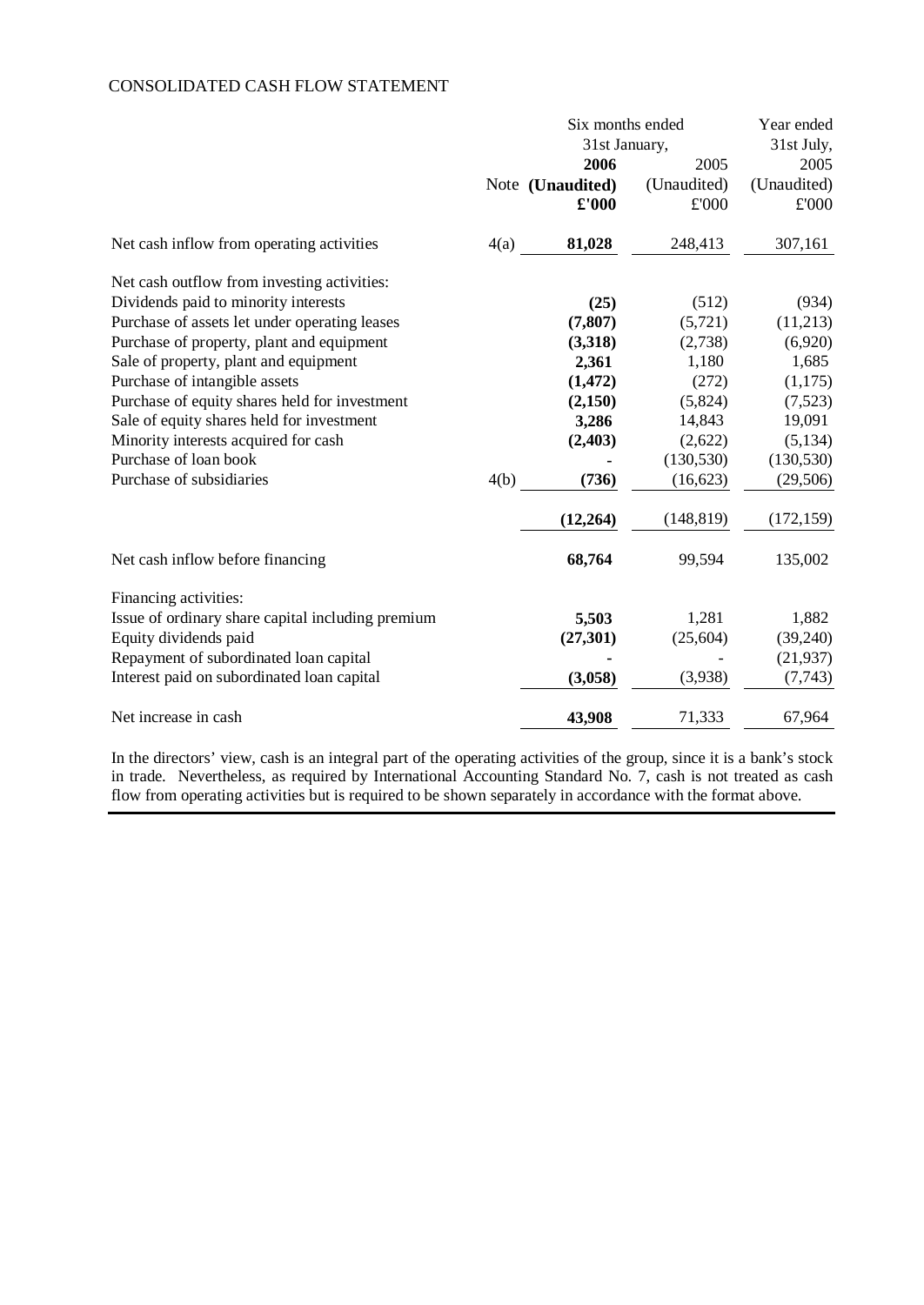#### **1. Accounting policies**

#### **(a) Adoption of International Financial Reporting Standards**

The consolidated financial statements are prepared, for the first time, in accordance with all relevant International Financial Reporting Standards ("IFRS") adopted for use in the European Union and therefore comply with Article 4 of EU Regulation. The date of transition to IFRS and the date of the opening IFRS balance sheet was 1st August, 2004. As allowed by IFRS 1, the group has not restated its comparative consolidated income statements and balance sheets to comply with IAS 32 and IAS 39.

#### **(b) Accounting convention**

The consolidated financial statements have been prepared under the historical cost convention, modified by the revaluation of available-for-sale financial assets, financial assets and liabilities held at fair value through profit or loss and all derivative contracts.

#### **(c) Basis of consolidation**

The consolidated financial statements incorporate the financial statements of the holding company (Close Brothers Group plc) and entities (including certain special purpose entities and joint ventures) controlled by the group (its subsidiaries). Control exists where the group has the power to govern the financial and operating policies of the entity. All intra-group balances, transactions, income and expenses are eliminated on consolidation.

Unless otherwise stated, the acquisition method of accounting has been adopted. Under this method, the results of subsidiaries acquired or disposed of in the period are included in the consolidated income statement from the date of acquisition or up to the date of disposal.

The consolidated income statement and consolidated balance sheet consolidate the financial statements of the company and all its subsidiaries, and account for associates using the equity method. As allowed by IFRS 1, the group has not restated business combinations that took place before 1st August, 2004.

#### **(d) Net interest income**

Interest on loans and advances made by the group, and fee income and expense and other direct costs relating to loan origination, restructuring or commitments are recognised in the income statement using the effective interest rate method. This method applies a rate that discounts estimated future cash payments or receipts to the net carrying amount of the financial instrument. When calculating the effective interest rate, the cash flows take into account all contractual terms of the financial instrument including transaction costs and all other premiums or discounts but not future credit losses.

Interest on impaired financial assets is recognised at the original effective interest rate applied to the carrying amount as reduced by an allowance for impairment.

### **(e) Fees and commissions net income**

Where fees, that have not been included within the effective interest rate calculation as described in note 1(d), are earned on the execution of a significant act, such as fees arising from negotiating or arranging a transaction for a third party, they are recognised as revenue when that act has been completed. Fees and corresponding expenses in respect of other services are recognised in the income statement as the right to consideration or payment accrues through performance of services. To the extent that fees and commissions are recognised in advance of billing they are included as accrued income or expense.

#### **(f) Gains less losses arising from dealing in securities**

This includes the net gains arising from both buying and selling securities and from positions held in securities, including related interest income and dividends.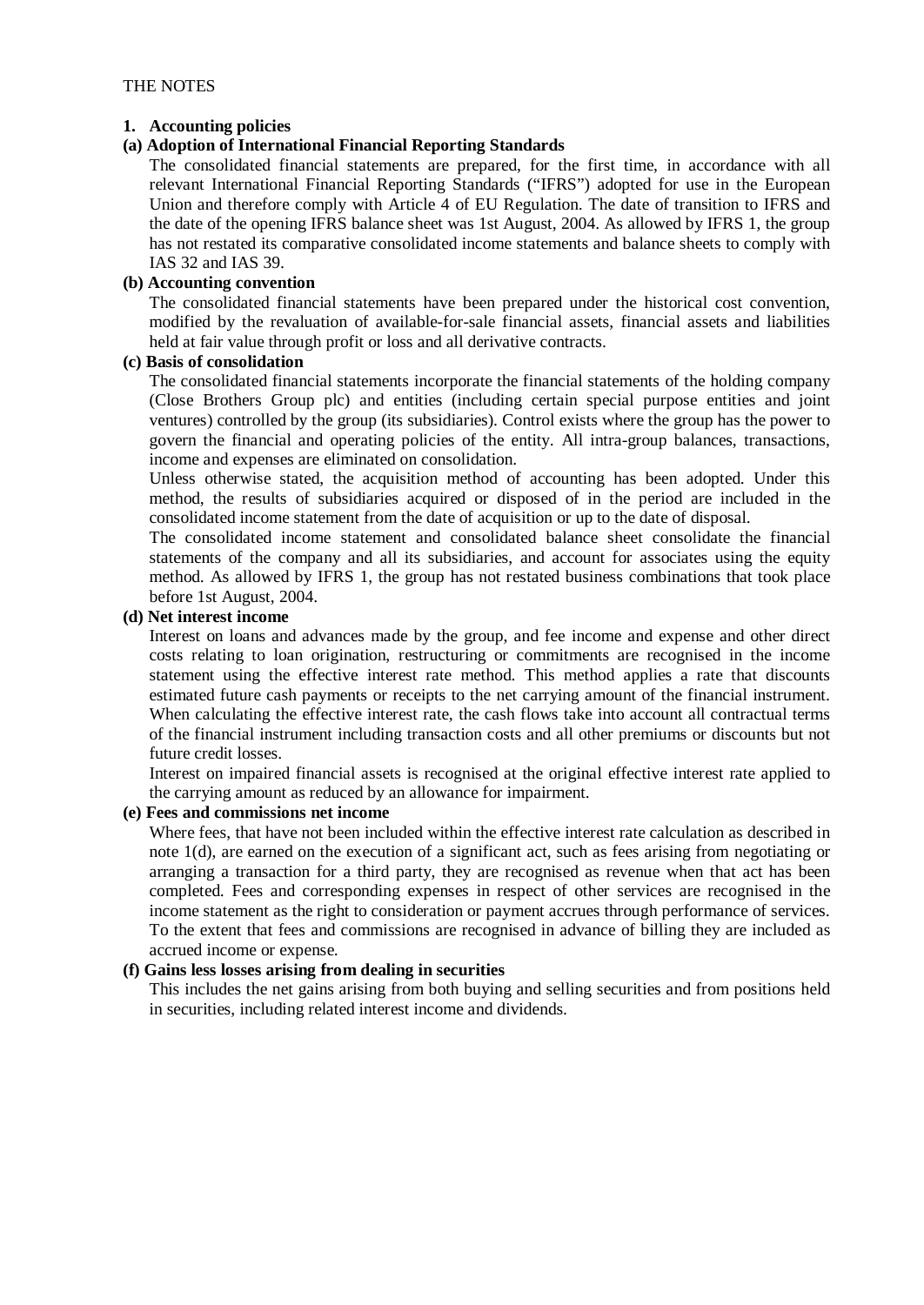#### **1. Accounting policies** *continued*

#### **(g) Loans and advances**

Loans and advances are recognised when cash is advanced to borrowers at cost including any transaction costs which are then amortised using the effective interest rate method as explained in note 1(d). Loans and advances are stated net of provisions for impairment losses.

Impairment provisions are made if there is objective evidence of impairment as a result of one or more events regarding a significant loan or portfolio of loans ("loans") occurring after its initial recording and which has an impact that can be reliably estimated by management.

For loans that are not considered individually significant, the group adopts a formulaic approach which allocates a loss rate which is dependent on the overdue period. Loss rates are based on the discounted expected future cash flows from loans and are regularly benchmarked against actual outcomes to ensure they remain appropriate.

The amount of the loss is measured as the difference between the loan's carrying amount and the present value of estimated future cash flows, excluding future credit losses that have not been incurred, discounted at original effective interest rate. As the loan or portfolio amortises over its life, so the impairment loss may amortise. All impairment losses are reviewed at least at each reporting date. If subsequently the amount of the loss decreases as a result of a new event, the outstanding impairment loss is correspondingly reversed.

#### **(h) Finance leases, operating leases and instalment finance**

A finance lease is a lease or hire purchase contract that transfers substantially all the risks and rewards incidental to ownership of an asset to the lessee. Finance leases are recognised as loans at an amount equal to the gross investment in the lease discounted at its implicit interest rate. Finance charges on finance leases are taken to income in proportion to the net funds invested.

Rental costs under other leases and hire purchase contracts are charged to the income statement in equal annual amounts over the period of the leases.

#### **(i) Equity shares and debt securities**

The long and short positions in equity shares and debt securities are classified as held for trading and represent the aggregate of trading positions in individual securities arising respectively from a net bought and net sold position. They are valued at the dealers' bid and offer prices respectively at the close of business.

Other investments designated at inception under the fair value option are fair valued through profit or loss at mid market values if listed and at directors' valuation if unlisted, with gains and losses being included directly in the income statement.

Investments with fixed or determinable payments which are held with the intention and ability to hold to maturity are classified as held-to-maturity. They are initially recognised at fair value including direct and incremental transaction costs and subsequently valued at amortised cost, using the effective interest rate method (as described in note  $1(d)$ ).

Investments classified as available-for-sale are recognised at fair value with changes being accounted for through equity. If such an asset is sold or there is objective evidence that it is impaired, the cumulative gains and losses recognised in equity are recycled to the income statement. Fair values are obtained from independent open market sources, discounted cash flow models based on market rates or option pricing models.

Equity shares held by the employee benefit trust are deducted in arriving at equity and realised surpluses and deficits are not taken to the income statement.

#### **(j) Investments in subsidiaries**

Investments in subsidiaries are stated at cost less provision for impairment in value.

#### **(k) Depreciation**

Property, plant and equipment, including freehold investment properties held for long term investment, and intangible assets other than goodwill, are stated at cost less accumulated depreciation or amortisation and less provisions for impairment, if any. The provision for depreciation or amortisation on these assets is calculated to write off their cost over their estimated useful lives by equal annual instalments as follows:

| Fixtures, fittings and equipment                                                  | 10%-33%                      |  |  |  |  |
|-----------------------------------------------------------------------------------|------------------------------|--|--|--|--|
| Motor vehicles                                                                    | 25%                          |  |  |  |  |
| Freehold and long leasehold property                                              | 2.5%                         |  |  |  |  |
| Short leasehold property                                                          | over the length of the lease |  |  |  |  |
| Intangible assets $-$ other                                                       | $10\% - 25\%$                |  |  |  |  |
| No depreciation is provided in respect of freehold land, which is stated at cost. |                              |  |  |  |  |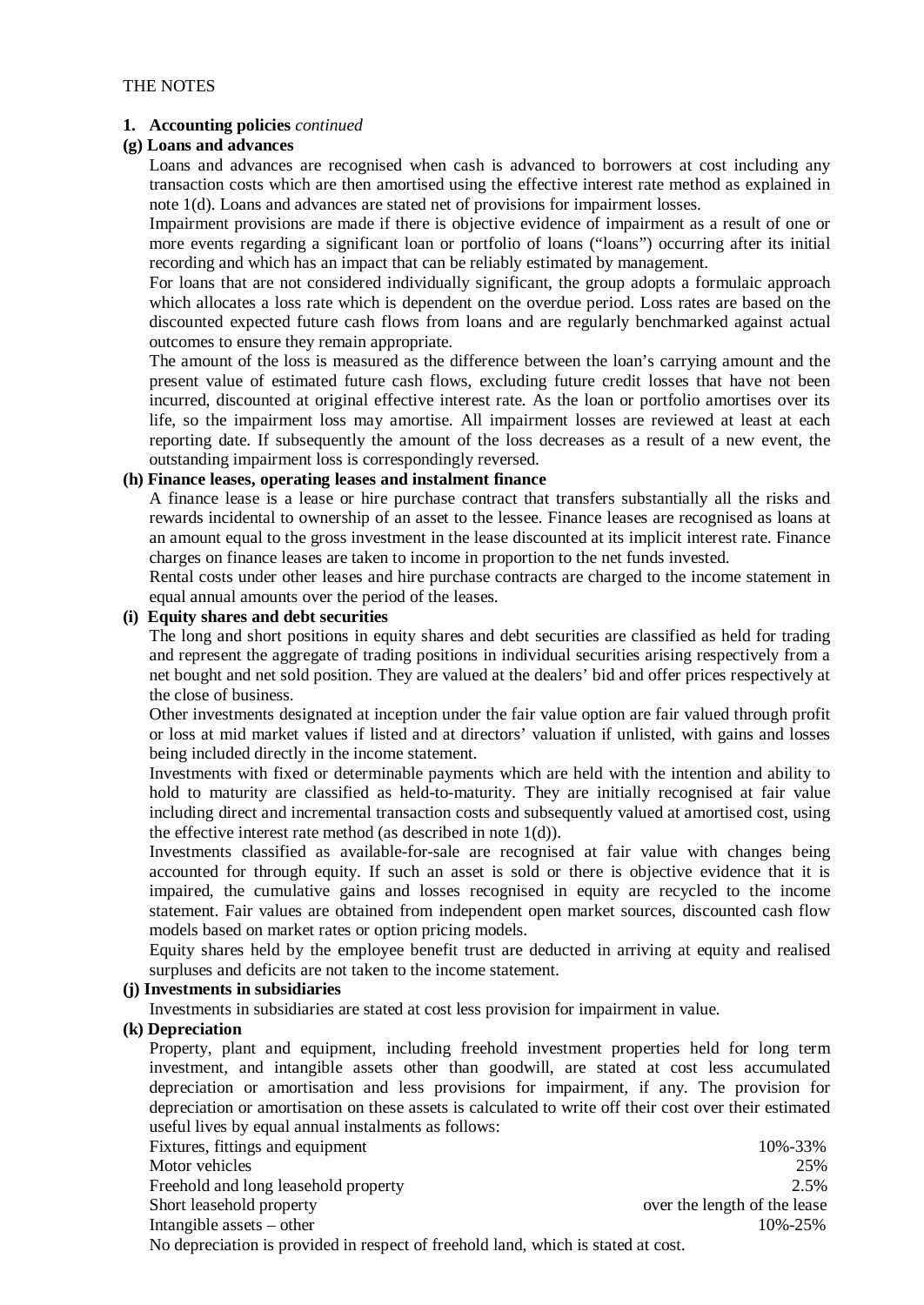#### **1. Accounting policies** *continued*

#### **(l) Foreign currencies**

Monetary assets and liabilities denominated in foreign currencies are translated into sterling at the closing rates of exchange at the balance sheet date. Foreign currency transactions are translated into sterling at the average rates of exchange over the year and exchange differences arising in these cases are taken to the income statement.

The balance sheets of subsidiaries denominated in foreign currencies are translated into sterling at the closing rates of exchange at the balance sheet date, exchange differences being taken to the exchange movements reserve.

As allowed by IFRS 1, cumulative foreign exchange differences up to 31st July, 2004 have not been recognised in the exchange movements reserve.

#### **(m)Deferred taxation**

Deferred taxation is provided in full on temporary timing differences, at the rates of taxation expected to apply when these differences crystallise, arising from their carrying amounts in the financial statements. Deferred taxation assets are recognised only to the extent that it is probable that sufficient taxable profits will be available against which temporary differences can be set.

#### **(n) Intangible assets – goodwill**

Goodwill arising on the acquisition of business assets before 1st August, 1998, representing the excess of the purchase consideration over the fair value ascribed to the net tangible assets has been written off to reserves. From that date such goodwill arising has been capitalised as an intangible asset and amortised, in equal annual instalments, unless there has been impairment, over its estimated useful life of up to 20 years. From 1st August, 2004, amortisation of goodwill has ceased and the net book value of goodwill is subject to impairment review at least annually.

#### **(o) Pensions**

Contributions to defined contribution schemes are charged in the income statement when they become payable.

For the group's one defined benefit scheme, which was closed to new entrants in 1996 and involved at 31st July, 2005 fewer than 110 active and deferred members, scheme liabilities are measured on an actuarial basis using the projected credit method and discounted at a rate that reflects the current rate of return on a high quality corporate bond of equivalent term and currency to the scheme liabilities. Actuarial gains and losses arising from experience adjustments and changes in actuarial assumptions are charged or credited to the income statement over the members' expected average remaining working lives.

#### **(p) Share-based payments**

The group has for many years operated long term incentive arrangements. These include the 2004 Long Term Incentive Plan, the 1995 Executive Share Option Scheme and the Inland Revenue approved Savings Related Share Option Scheme, together "Incentive Schemes". The group has applied IFRS 2 "Share-based Payment" to all grants of equity instruments under these Incentive Schemes after 7th November, 2002.

The expense for these Incentive Schemes is measured by reference to the fair value of the shares or share options granted on the date of grant. Such fair values are determined using option pricing models which take into account the exercise price of the option, the current share price, the risk free interest rate, the expected volatility of the company's share price over the life of the option/award and other relevant factors. Vesting conditions are not taken into account when measuring fair value, but are reflected by adjusting the number of equity instruments included in the measurement of the transaction such that the amount recognised reflects the number that actually vest. The fair value is expensed in the income statement on a straight line basis over the vesting period.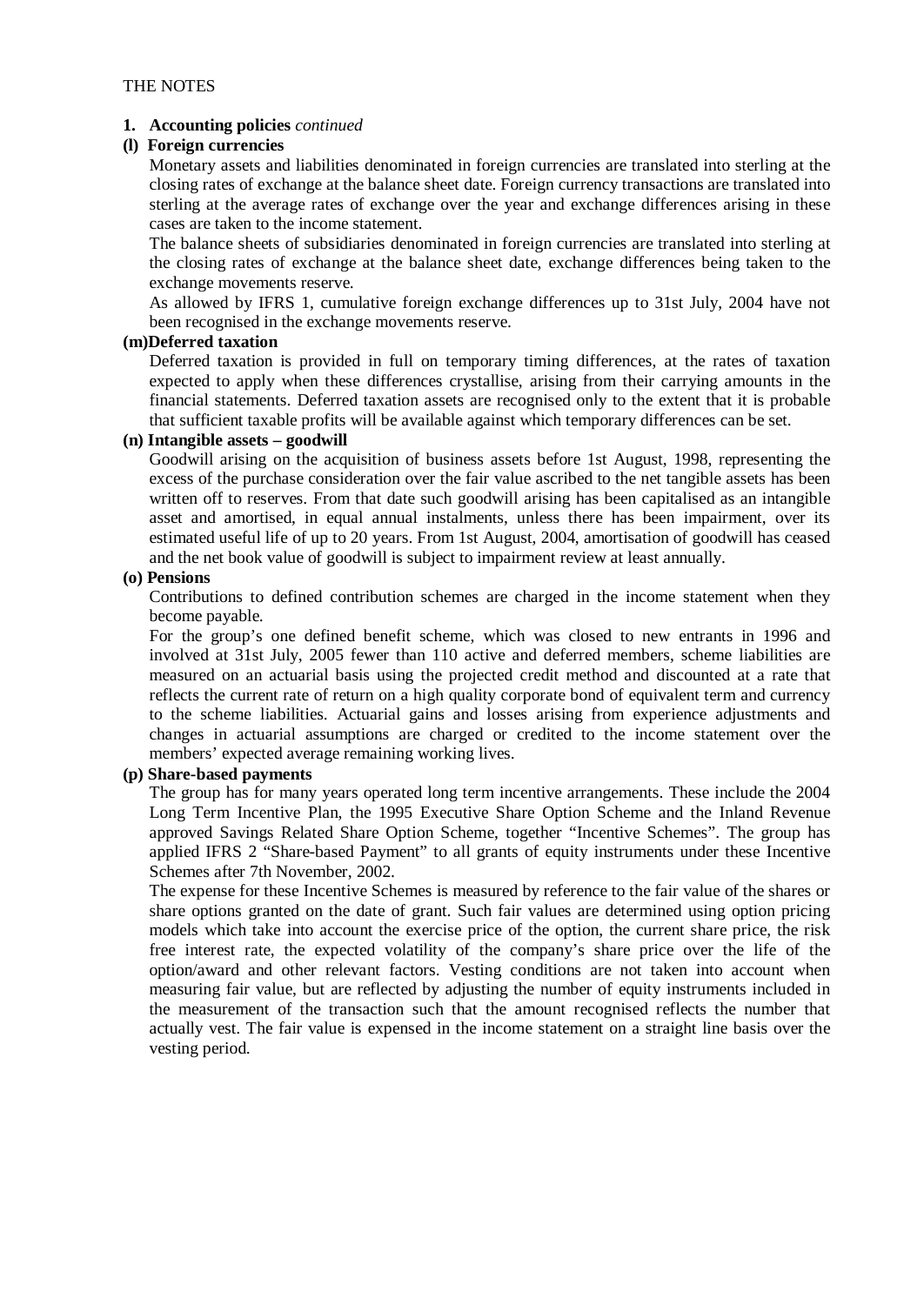#### **1. Accounting policies** *continued*

#### **(q) Derivative financial instruments ("derivatives") and hedge accounting**

Derivatives are used only to minimise the impact of interest and currency rate changes to financial assets and liabilities and therefore meet the IAS 39 criteria for hedge accounting. They are carried on the balance sheet at fair value which is obtained from quoted market prices in active markets, including recent market transactions, and discounted cash flow models.

On acquisition, a derivative is designated as a hedge and the group formally documents the relationship between the derivative and the hedged item. The group also documents its assessment, both at hedge inception and on an ongoing basis, of whether the hedge derivative is highly effective in offsetting changes in fair values or cash flows of hedged items. If a hedge is deemed ineffective, the amount of the ineffectiveness (taking into account the timing of the expected cash flows where relevant) is recorded in the income statement.

For fair value hedges, changes in the fair value are recognised in the income statement, together with changes in the fair value of the hedged item.

For cash flow hedges, the fair value gain or loss associated with the effective proportion of the cash flow hedge is recognised initially directly in equity and recycled to the income statement in the period when the hedged item will affect profit or loss.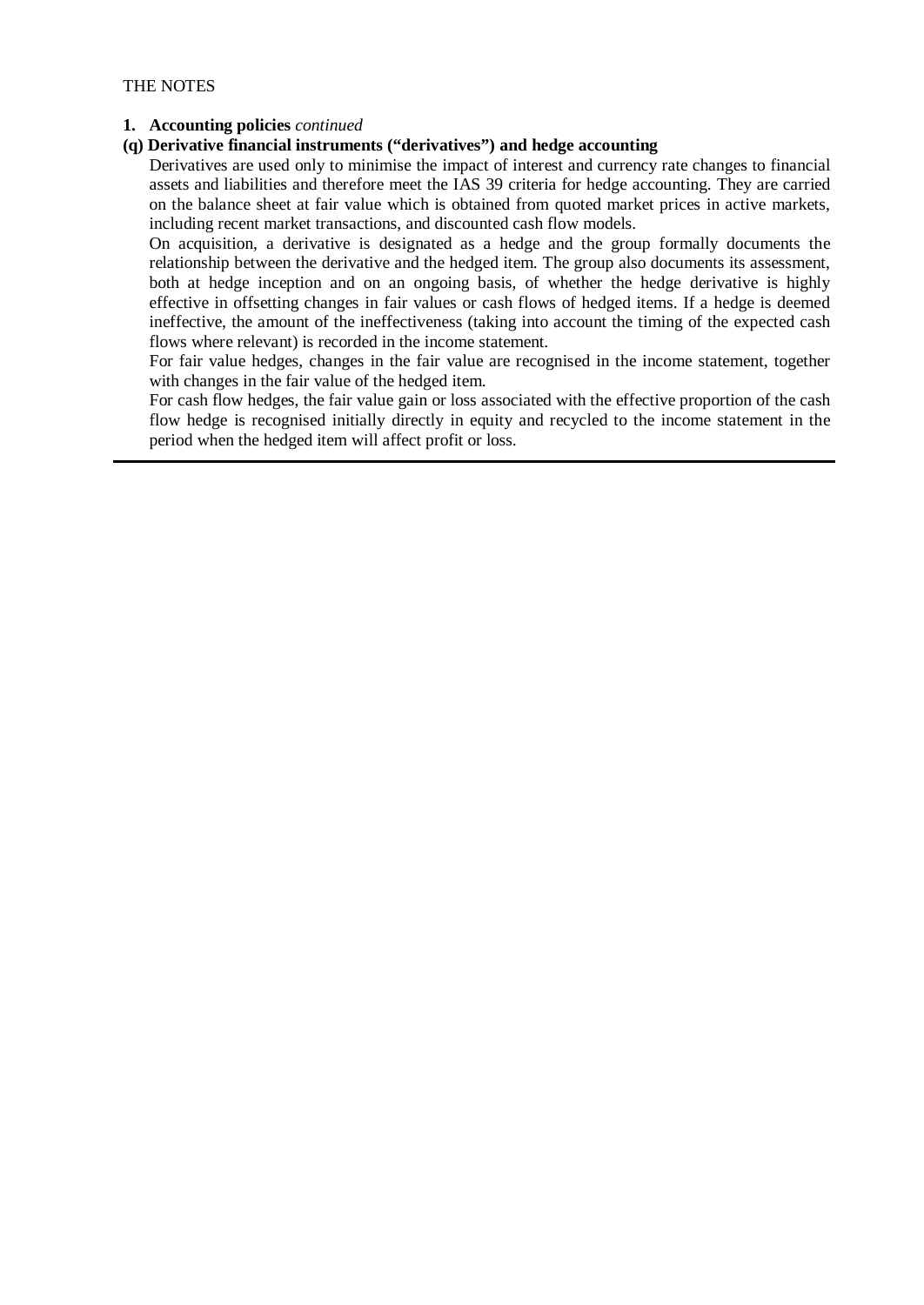## **2. Consolidated Income Statement reconciliation**

The tables below compare the consolidated income statements now reported under IFRS with those previously reported under UK Generally Accepted Accounting Practice ("UK GAAP"):

|                                                                                                                                                    |        | <b>UK GAAP</b> |                 | Adjustments   |             | <b>IFRS</b>   |            |
|----------------------------------------------------------------------------------------------------------------------------------------------------|--------|----------------|-----------------|---------------|-------------|---------------|------------|
|                                                                                                                                                    |        | Six months     | Year            | Six months    | Year        | Six months    | Year       |
|                                                                                                                                                    |        | ended          | ended           | ended         | ended       | ended         | ended      |
|                                                                                                                                                    |        | 31st January,  | 31st July,      | 31st January, | 31st July,  | 31st January, | 31st July, |
|                                                                                                                                                    | Note 5 | 2005           | 2005            | 2005          | 2005        | 2005          | 2005       |
|                                                                                                                                                    |        | $\pounds$ 000  | $\pounds$ '000  | £'000         | £'000       | £'000         | £'000      |
| Interest and similar income                                                                                                                        | (i)    | 137,410        | 280,827         | 782           | 2,014       | 138,192       | 282,841    |
| Interest expense and similar charges                                                                                                               |        | (68, 849)      | (140, 320)      |               |             | (68, 849)     | (140, 320) |
| Net interest income                                                                                                                                |        | 68,561         | 140,507         | 782           | 2,014       | 69,343        | 142,521    |
| Fees and commissions income                                                                                                                        | (i)    | 103,847        | 230,019         | (881)         | (1,964)     | 102,966       | 228,055    |
| Fees and commissions expense                                                                                                                       | (i)    | (16,020)       | (35, 834)       | (260)         | (562)       | (16, 280)     | (36, 396)  |
| Gains less losses arising from dealing in                                                                                                          |        | 48,138         | 96,285          |               |             | 48,138        | 96,285     |
| securities                                                                                                                                         |        |                |                 |               |             |               |            |
| Other operating income                                                                                                                             |        | 10,603         | 17,019          |               |             | 10,603        | 17,019     |
| Other income                                                                                                                                       |        | 146,568        | 307,489         | (1,141)       | (2,526)     | 145,427       | 304,963    |
| Operating income                                                                                                                                   |        | 215,129        | 447,996         | (359)         | (512)       | 214,770       | 447,484    |
| Administrative expenses                                                                                                                            | (ii)   | 136,155        | 283,763         | 840           | 2,036       | 136,995       | 285,799    |
| Depreciation                                                                                                                                       |        | 5,099          | 12,145          |               |             | 5,099         | 12,145     |
| Impairment losses on loans and advances                                                                                                            | (i)    | 8,804          | 20,349          | (295)         | (305)       | 8,509         | 20,044     |
|                                                                                                                                                    |        |                |                 |               |             |               |            |
| Total operating expenses                                                                                                                           |        | 150,058        | 316,257         | 545           | 1,731       | 150,603       | 317,988    |
| Operating profit on ordinary activities before                                                                                                     |        |                |                 |               |             |               |            |
| goodwill and taxation                                                                                                                              |        | 65,071         | 131,739         | (904)         | (2,243)     | 64,167        | 129,496    |
| Impairment losses on goodwill                                                                                                                      | (iii)  | 4,160          | 23,120          | (4,160)       | (5, 385)    |               | 17,735     |
| <b>Operating profit on ordinary activities</b>                                                                                                     |        |                |                 |               |             |               |            |
| before taxation                                                                                                                                    |        | 60,911         | 108,619         | 3,256         | 3,142       | 64,167        | 111,761    |
| Taxation                                                                                                                                           | (iv)   | 18,740         | 37,865          | (304)         | (713)       | 18,436        | 37,152     |
|                                                                                                                                                    |        |                |                 | 3,560         |             | 45,731        | 74,609     |
| Profit on ordinary activities after taxation<br>Profit attributable to minority interests                                                          |        | 42,171<br>982  | 70,754<br>2,177 |               | 3,855<br>35 | 999           |            |
|                                                                                                                                                    | (v)    |                |                 | 17            |             |               | 2,212      |
| Profit attributable to the shareholders of the                                                                                                     |        |                |                 |               |             |               |            |
| company                                                                                                                                            |        | 41,189         | 68,577          | 3,543         | 3,820       | 44,732        | 72,397     |
|                                                                                                                                                    |        |                |                 |               |             |               |            |
| Reconciliation of operating profit on ordinary activities before taxation<br>Profit before goodwill and taxation previously reported under UK GAAP |        |                |                 |               |             | 65,071        | 131,739    |
|                                                                                                                                                    |        |                |                 |               |             |               |            |
| Income and expense recognition adjustments<br>Pension scheme adjustments                                                                           |        |                |                 |               |             | (128)<br>72   | (303)      |
| Share-based awards                                                                                                                                 |        |                |                 |               |             | (848)         | (1,940)    |
|                                                                                                                                                    |        |                |                 |               |             |               |            |
| Profit before goodwill and taxation under IFRS                                                                                                     |        |                |                 |               |             | 64,167        | 129,496    |
| Goodwill<br>- UK GAAP                                                                                                                              |        |                |                 |               |             | (4,160)       | (23, 120)  |
| - IFRS adjustments                                                                                                                                 |        |                |                 |               |             | 4,160         | 5,385      |
| Taxation<br>- UK GAAP                                                                                                                              |        |                |                 |               |             | (18,740)      | (37, 865)  |
| - IFRS adjustments                                                                                                                                 |        |                |                 |               |             | 304           | 713        |
| - UK GAAP<br>Minority interests                                                                                                                    |        |                |                 |               |             | (982)         | (2,177)    |
| - IFRS adjustments                                                                                                                                 |        |                |                 |               |             | (17)          | (35)       |
| Profit attributable to the shareholders of the company under IFRS                                                                                  |        |                |                 |               |             | 44,732        | 72,397     |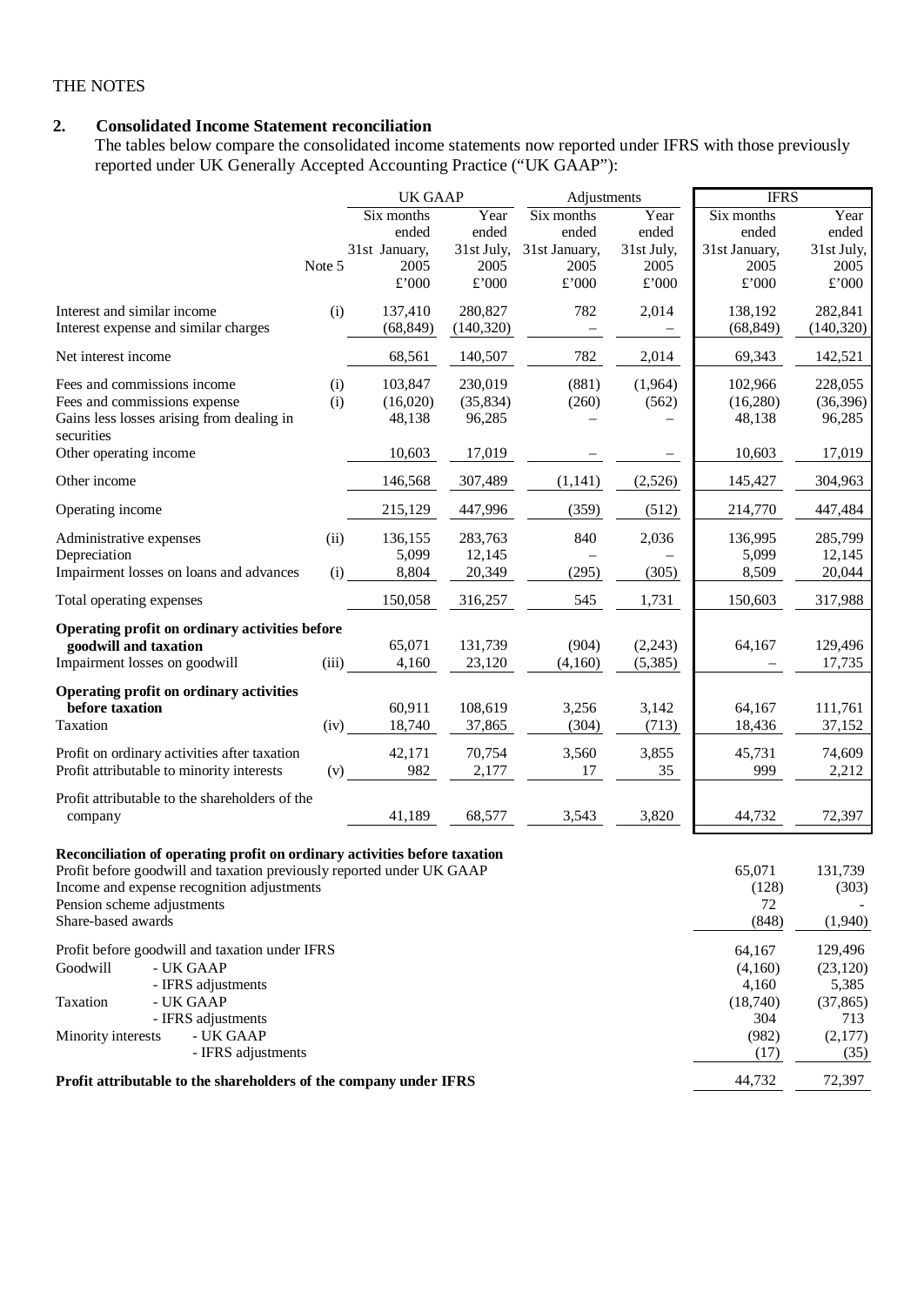#### **3. Consolidated Balance Sheet reconciliation**

The tables below compare the consolidated balance sheets now reported under IFRS with those previously reported under UK GAAP:

|                                                                  | <b>UK GAAP</b>    |                   | Adjustments     |                              | <b>IFRS</b>       |                  |
|------------------------------------------------------------------|-------------------|-------------------|-----------------|------------------------------|-------------------|------------------|
|                                                                  | 31st January,     | 31st July,        | 31st January,   | 31st July,                   | 31st January,     | 31st July,       |
| Note 5                                                           | 2005              | 2005              | 2005            | 2005                         | 2005              | 2005             |
|                                                                  | £'000             | $\pounds$ 000     | $\pounds$ 000   | £'000                        | £'000             | £'000            |
| <b>Assets</b>                                                    |                   |                   |                 |                              |                   |                  |
| Cash and balances at central banks                               | 923               | 1,244             |                 |                              | 923               | 1,244            |
| Settlement accounts                                              | 544,330           | 604,692           |                 |                              | 544,330           | 604,692          |
| Loans and advances to customers<br>(i)                           | 1,978,149         | 1,953,031         | (15, 833)       | (13,828)                     | 1,962,316         | 1,939,203        |
| Loans and advances to banks                                      | 715,399           | 786,330           |                 |                              | 715,399           | 786,330          |
| Money market securities                                          | 862,809           | 797,498           |                 |                              | 862,809           | 797,498          |
| Debt securities – long positions                                 | 55,966            | 61,345            |                 | $\overline{a}$               | 55,966            | 61,345           |
| Equity shares – long positions                                   | 41,184            | 40,377            |                 |                              | 41,184            | 40,377           |
| Loans to money brokers against stock advanced                    | 139,222           | 158,553           |                 | $\overline{a}$               | 139,222           | 158,553          |
| Investment securities<br>(vi)                                    | 24,661            | 26,730            | 654             | 654                          | 25,315            | 27,384           |
| Intangible assets - goodwill<br>(iii)                            | 97,566            | 88,863            | 7,249           | 6,848                        | 104,815           | 95,711           |
| Intangible assets - other<br>(vii)                               |                   |                   | 2,545           | 1,672                        | 2,545             | 1,672            |
| Property, plant and equipment<br>(vii)                           | 36,285            | 39,949            | (2,545)         | (1,672)                      | 33,740            | 38,277           |
| Share of gross assets of joint ventures                          | 21,826            | 21,624            |                 |                              | 21,826            | 21,624           |
| Share of gross liabilities of joint ventures                     | (21, 183)         | (20,914)          |                 | $\qquad \qquad \blacksquare$ | (21, 183)         | (20, 914)        |
| Share of net assets of joint ventures                            | 643               | 710               |                 |                              | 643               | 710              |
| Other receivables<br>$(i)$ and $(vi)$<br>Deferred tax assets     | 78,067<br>18,140  | 108,639<br>21,591 | (170)           | 310<br>5,969                 | 77,897<br>23,700  | 108,949          |
| (iv)<br>Prepayments and accrued income<br>(i)                    | 46,860            | 49,600            | 5,560<br>15,149 | 14,798                       | 62,009            | 27,560<br>64,398 |
|                                                                  |                   |                   |                 |                              |                   |                  |
| <b>Total assets</b>                                              | 4,640,204         | 4,739,152         | 12,609          | 14,751                       | 4,652,813         | 4,753,903        |
|                                                                  |                   |                   |                 |                              |                   |                  |
| <b>Liabilities</b>                                               |                   |                   |                 |                              |                   |                  |
| Settlement accounts                                              | 479,931           | 561,173           |                 | $\overline{\phantom{0}}$     | 479,931           | 561,173          |
| Deposits by customers                                            | 1,752,796         | 1,818,187         |                 | $\qquad \qquad \blacksquare$ | 1,752,796         | 1,818,187        |
| Deposits by banks                                                | 124,588           | 108,101           |                 | $\overline{\phantom{a}}$     | 124,588           | 108,101          |
| Debt securities – short positions                                | 45,415            | 49,628            |                 | $\overline{\phantom{a}}$     | 45,415            | 49,628           |
| Equity shares - short positions                                  | 19,857            | 20,424            |                 | $\overline{\phantom{0}}$     | 19,857            | 20,424           |
| Loans from money brokers against stock advanced                  | 158,502           | 142,371           |                 |                              | 158,502           | 142,371          |
| Non-recourse borrowings                                          | 250,000           | 200,000           |                 | $\overline{a}$               | 250,000           | 200,000          |
| Loans and overdrafts from banks                                  | 545,047           | 494,363           |                 | $\overline{a}$               | 545,047           | 494,363          |
| Promissory notes and other debt securities in issue              | 350,000           | 367,130           |                 |                              | 350,000           | 367,130          |
| Other liabilities<br>$(i)$ , $(ix)$ and $(x)$                    | 153,525           | 211,167           | (10, 410)       | (28, 350)                    | 143,115           | 182,817          |
| Current tax liabilities                                          | 18,428            | 19,297            |                 |                              | 18,428            | 19,297           |
| Accruals and deferred income<br>(i)<br>Subordinated loan capital | 101,735<br>96,937 | 126,019<br>75,000 | 11,417          | 10,870                       | 113,152<br>96,937 | 136,889          |
|                                                                  |                   |                   |                 |                              |                   | 75,000           |
|                                                                  | 4,096,761         | 4,192,860         | 1,007           | (17, 480)                    | 4,097,768         | 4,175,380        |
|                                                                  |                   |                   |                 |                              |                   |                  |
| <b>Equity</b>                                                    |                   |                   |                 |                              |                   |                  |
| Called up share capital                                          | 36,135            | 36,168            |                 |                              | 36,135            | 36,168           |
| Share premium account                                            | 251,642           | 252,210           |                 |                              | 251,642           | 252,210          |
| Profit and loss account (see below)                              | 254,454           | 255,729           | 6,494           | 23,454                       | 260,948           | 279,183          |
| <b>ESOP</b> trust reserve<br>Share-based payments reserve        | (3,868)           | (3,786)           | 5,133           | 7,614                        | (3,868)<br>5,133  | (3,786)<br>7,614 |
| (ii)<br>Exchange movements reserve<br>(viii)                     |                   |                   | 94              | 1,264                        | 94                | 1,264            |
| Minority interests<br>(v)                                        | 5,080             | 5,971             | (119)           | (101)                        | 4,961             | 5,870            |
|                                                                  |                   |                   |                 |                              |                   |                  |
| <b>Total equity</b>                                              | 543,443           | 546,292           | 11,602          | 32,231                       | 555,045           | 578,523          |
| <b>Total liabilities and equity</b>                              | 4,640,204         | 4,739,152         | 12,609          | 14,751                       | 4,652,813         | 4,753,903        |
|                                                                  |                   |                   |                 |                              |                   |                  |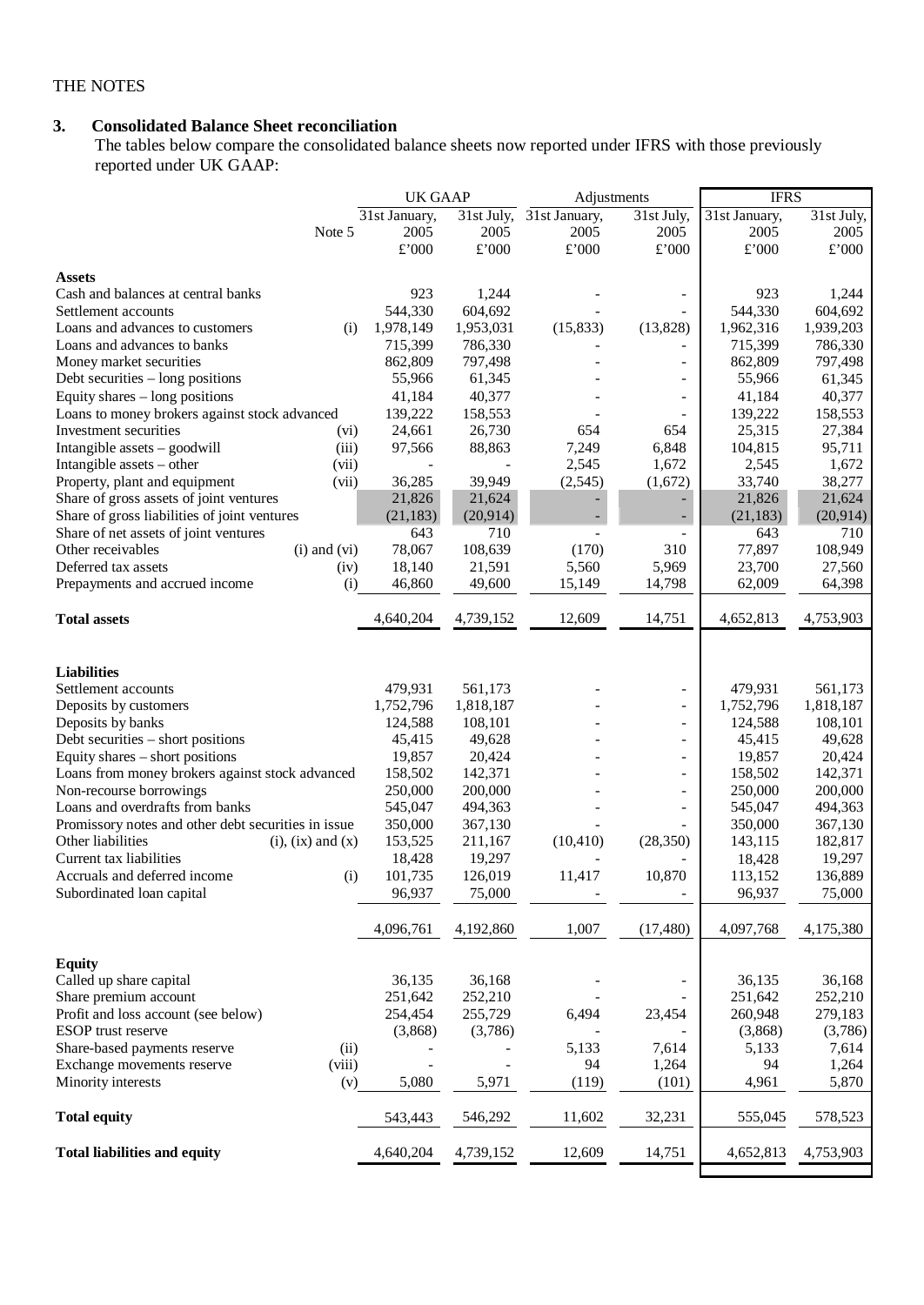## **3. Consolidated Balance Sheet reconciliation** *continued*

| Profit and loss account reconciliation                            | Note 5 | 31st January,<br>2005<br>£'000 | 31st July,<br>2005<br>£'000 |
|-------------------------------------------------------------------|--------|--------------------------------|-----------------------------|
| Profit and loss account reserve previously reported under UK GAAP |        | 254,454                        | 255,729                     |
| Income recognition adjustments                                    | (i)    | (12,951)                       | (13,358)                    |
| Expense recognition adjustments                                   | (i)    | 968                            | 1,200                       |
| Recognising share-based awards                                    | (ii)   | (1,644)                        | (2,736)                     |
| Goodwill adjustments                                              | (iii)  | 5,611                          | 6,836                       |
| Taxation effect of above items                                    | (iv)   | 5,513                          | 5,922                       |
| Minority interest effect of above items                           | (v)    | 119                            | 101                         |
| Moving exchange adjustments to exchange movements reserve         | (viii) | (94)                           | (1,264)                     |
| Recognising pension deficit                                       | (ix)   | (4,664)                        | (548)                       |
| Dividend recognition adjustments                                  | (x)    | 13,636                         | 27,301                      |
|                                                                   |        | 6,494                          | 23,454                      |
| Profit and loss account reserve reported under IFRS               |        | 260,948                        | 279,183                     |

#### **4. Consolidated Cash Flow Statement reconciliation**

The tables below compare the consolidated cash flow statements now reported under IFRS with those previously reported under UK GAAP:

|                                                   | <b>UK GAAP</b> |            | Adjustments              |                          | <b>IFRS</b>   |            |
|---------------------------------------------------|----------------|------------|--------------------------|--------------------------|---------------|------------|
|                                                   | Six months     | Year       | $\overline{Si}$ x months | Year                     | Six months    | Year       |
|                                                   | ended          | ended      | ended                    | ended                    | ended         | ended      |
|                                                   | 31st January,  | 31st July, | 31st January,            | 31st July,               | 31st January, | 31st July, |
|                                                   | 2005           | 2005       | 2005                     | 2005                     | 2005          | 2005       |
|                                                   | £'000          | £'000      | £'000                    | $\pounds$ 000            | £'000         | £'000      |
| Net cash inflow from operating activities         | 324,208        | 483,700    | (92, 300)                | (193, 044)               | 248,413       | 307,161    |
| Net cash outflow from investing activities:       |                |            |                          |                          |               |            |
| Dividends paid to minority interests              | (512)          | (934)      |                          |                          | (512)         | (934)      |
| Purchase of assets let under operating leases     | (5,721)        | (11,213)   |                          |                          | (5,721)       | (11,213)   |
| Purchase of property, plant and equipment         | (3,010)        | (8,095)    | 272                      | 1,175                    | (2,738)       | (6,920)    |
| Sale of property, plant and equipment             | 1,180          | 1,685      |                          |                          | 1,180         | 1,685      |
| Purchase of intangible assets                     |                |            | (272)                    | (1,175)                  | (272)         | (1,175)    |
| Purchase of equity shares held for investment     | (5,824)        | (7,523)    |                          |                          | (5,824)       | (7,523)    |
| Sale of equity shares held for investment         | 14,843         | 19,091     |                          |                          | 14,843        | 19,091     |
| Minority interests acquired for cash              | (2,622)        | (5, 134)   |                          | $\overline{\phantom{a}}$ | (2,622)       | (5, 134)   |
| Purchase of loan book                             | (130, 530)     | (130, 530) |                          | $\overline{\phantom{a}}$ | (130, 530)    | (130, 530) |
| Purchase of subsidiaries                          | (16,623)       | (29,506)   |                          | $\blacksquare$           | (16,623)      | (29, 506)  |
|                                                   | (148, 819)     | (172, 159) |                          |                          | (148, 819)    | (172, 159) |
| Net cash inflow before financing                  | 175,389        | 311,541    | (92, 300)                | (193, 044)               | 99,594        | 135,002    |
| Financing activities:                             |                |            |                          |                          |               |            |
| Issue of ordinary share capital including premium | 1,281          | 1,882      |                          |                          | 1,281         | 1,882      |
| Equity dividends paid                             | (25, 604)      | (39,240)   |                          |                          | (25, 604)     | (39,240)   |
| Repayment of subordinated loan capital            |                | (21,937)   |                          | $\overline{\phantom{a}}$ |               | (21, 937)  |
| Interest paid on subordinated loan capital        | (3,938)        | (7, 743)   |                          |                          | (3,938)       | (7, 743)   |
|                                                   |                |            |                          |                          |               |            |
| Net increase in cash                              | 147,128        | 244,503    | (92, 300)                | (193, 044)               | 71,333        | 67,964     |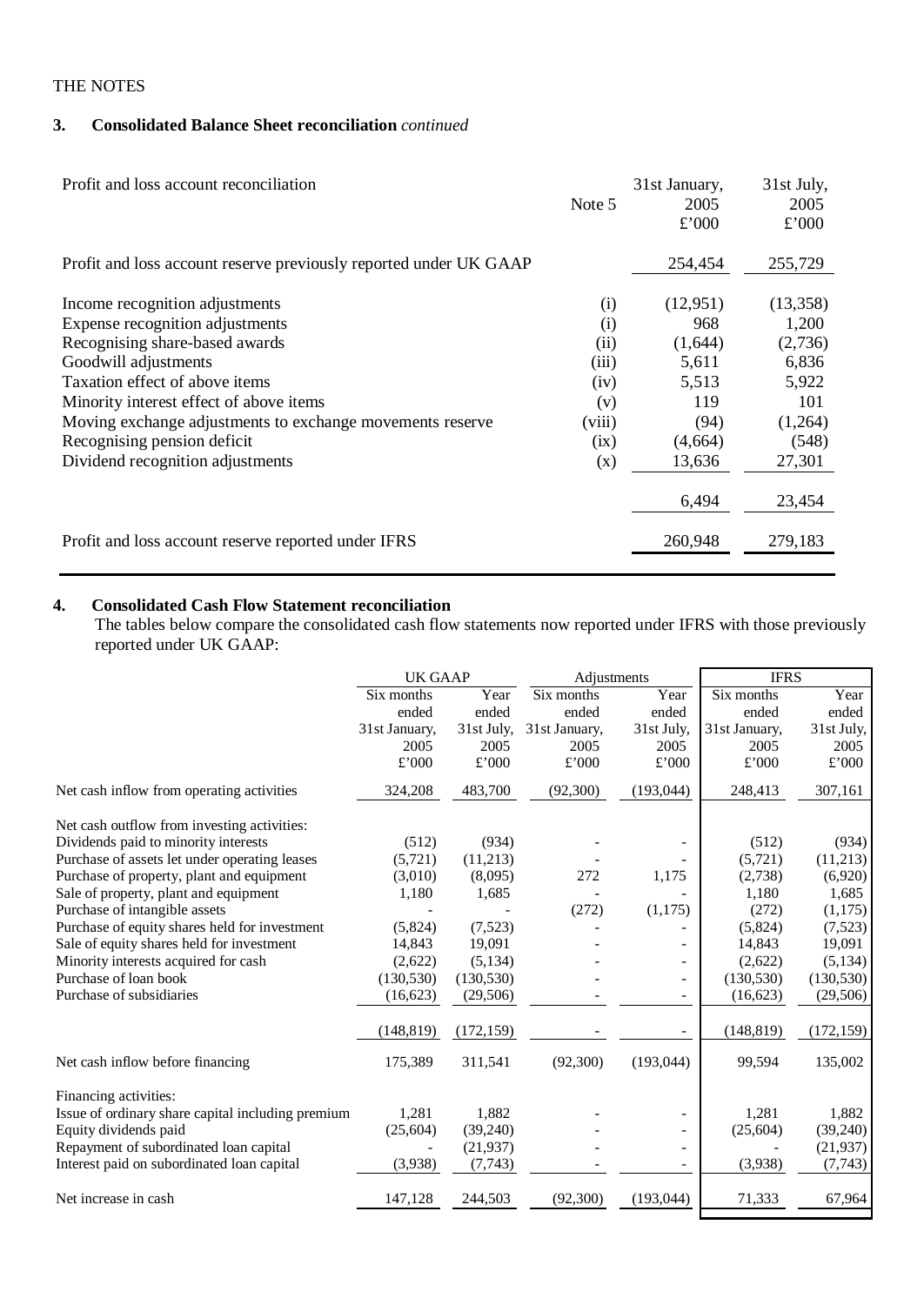## **4. Consolidated Cash Flow Statement reconciliation** *continued*

|                                                                                                            | UK GAAP<br>Adjustments   |                  |                | <b>IFRS</b>              |             |           |                   |            |
|------------------------------------------------------------------------------------------------------------|--------------------------|------------------|----------------|--------------------------|-------------|-----------|-------------------|------------|
|                                                                                                            | Six months               |                  | Six months     |                          |             |           |                   |            |
|                                                                                                            |                          | ended Year ended | ended          | Year ended               |             |           | Six months ended  | Year ended |
|                                                                                                            | 31st January,            | 31st July,       | 31st January,  | 31st July,               |             |           | 31st January,     | 31st July, |
|                                                                                                            | 2005                     | 2005             | 2005           | 2005                     |             | 2006      | 2005              | 2005       |
|                                                                                                            | £'000                    | £'000            | £'000          | £'000                    |             | £'000     | £'000             | £'000      |
| a) Reconciliation of operating profit on ordinary<br>activities before tax to net cash inflow from         |                          |                  |                |                          |             |           |                   |            |
| operating activities<br>Operating profit on ordinary activities before tax<br>(Increase)/decrease in:      | 60,911                   | 108,619          | 3,256          | 3,142                    |             | 76,514    | 64,167            | 111,761    |
| Interest receivable and prepaid expenses                                                                   | (11,196)                 | (13, 375)        | (9,327)        | (8,976)                  |             | (3,389)   | (20, 523)         | (22, 351)  |
| Net settlement accounts                                                                                    | 655                      | 21,535           |                |                          |             | (34, 164) | 655               | 21,535     |
| Net equity shares held for trading                                                                         | (1,019)                  | 3,904            | $\overline{a}$ |                          |             | (2,735)   | (1,019)           | 3,904      |
| Net debt securities held for trading                                                                       | (8, 872)                 | (10,038)         |                | -                        |             | 2,621     | (8, 872)          | (10,038)   |
| Increase in interest payable and accrued                                                                   |                          |                  |                |                          |             |           |                   |            |
| expenses                                                                                                   | (4,601)                  | 17,064           | 9,249          | 8,701                    |             | (28, 975) | 4,648             | 25,765     |
| Depreciation and goodwill impairment losses                                                                | 9,259                    | 35,265           | (4,160)        | (5, 385)                 |             | 6,187     | 5,099             | 29,880     |
| Net cash inflow from trading activities<br>(Increase)/decrease in:                                         | 45,137                   | 162,974          | (982)          | (2,518)                  |             | 16,059    | 44,155            | 160,456    |
| Debt securities held for liquidity                                                                         | (85,300)                 | (11, 483)        | 85,300         | 10,065                   |             | (253)     |                   | (1, 418)   |
| Loans and advances to customers                                                                            | (25,065)                 | (195)            | 25             | (155)                    |             | 76,887    | (25,040)          | (350)      |
| Loans and advances to banks not repayable                                                                  |                          |                  |                |                          |             |           |                   |            |
| on demand                                                                                                  | 164,679                  | 190,802          | (161,095)      | (186, 604)               |             | 2,732     | 3,584             | 4,198      |
| Other assets less other liabilities                                                                        | 9,242                    | (22, 821)        | 957            | 2,673                    |             | 44,108    | 10,199            | (20, 148)  |
| Increase/(decrease) in:                                                                                    |                          |                  |                |                          |             |           |                   |            |
| Deposits by banks                                                                                          | 45,400                   | 28,913           |                |                          |             | 81,525    | 45,400            | 28,913     |
| Deposits by customers                                                                                      | 71,644                   | 137,035          |                |                          |             | 54,780    | 71,644            | 137,035    |
| Loans and overdrafts from banks                                                                            | (130,098)                | (180, 834)       |                | -                        |             | (166,209) | (130,098)         | (180, 834) |
| Non-recourse borrowings                                                                                    | $\overline{\phantom{0}}$ | (50,000)         |                | $\overline{\phantom{0}}$ |             |           | $\qquad \qquad -$ | (50,000)   |
| Promissory notes and other debt securities                                                                 |                          |                  |                |                          |             |           |                   |            |
| in issue                                                                                                   | 250,000                  | 267,130          |                |                          |             | (9,566)   | 250,000           | 267,130    |
| Taxation paid                                                                                              | (21, 431)                | (37, 821)        |                |                          |             | (19,035)  | (21, 431)         | (37, 821)  |
| Net cash inflow from operating activities                                                                  | 324,208                  | 483,700          | (75, 795)      | (176, 539)               |             | 81,028    | 248,413           | 307,161    |
|                                                                                                            |                          |                  |                |                          |             |           |                   |            |
| b) Analysis of net cash outflow in respect of                                                              |                          |                  |                |                          |             |           |                   |            |
| the purchase of subsidiaries                                                                               |                          |                  |                |                          |             |           |                   |            |
| Cash consideration in respect of current                                                                   |                          |                  |                |                          |             |           |                   |            |
| year purchases                                                                                             | (16,204)                 | (38,900)         |                |                          |             |           | (16,204)          | (38,900)   |
| Loan stock redemptions and deferred                                                                        |                          |                  |                |                          |             |           |                   |            |
| consideration paid in respect of prior year                                                                |                          |                  |                |                          |             |           |                   |            |
| purchases                                                                                                  | (419)                    | (791)            |                |                          |             | (736)     | (419)             | (791)      |
| Net movement in cash balances                                                                              |                          | 10,185           |                | $\overline{\phantom{0}}$ |             |           |                   | 10,185     |
|                                                                                                            | (16, 623)                | (29, 506)        |                |                          |             | (736)     | (16, 623)         | (29, 506)  |
| c) Analysis of changes in financing<br>Share capital (including premium) and<br>subordinated loan capital: |                          |                  |                |                          |             |           |                   |            |
| Opening balance                                                                                            | 383,433                  | 383,433          |                |                          |             | 363,378   | 383,433           | 383,433    |
| Shares issued for cash                                                                                     | 1,281                    | 1,882            |                |                          |             | 5,503     | 1,281             | 1,882      |
| Repayment of subordinated loan capital                                                                     | $\qquad \qquad -$        | (21, 937)        |                |                          |             |           | $\qquad \qquad -$ | (21, 937)  |
| Closing balance                                                                                            | 384,714                  | 363,378          |                |                          |             | 368,881   | 384,714           | 363,378    |
|                                                                                                            |                          |                  |                |                          |             |           |                   |            |
| d) Analysis of cash balances                                                                               |                          |                  |                |                          |             |           |                   |            |
|                                                                                                            |                          |                  |                |                          | Movement    |           |                   |            |
|                                                                                                            |                          |                  |                |                          | in the      |           |                   |            |
|                                                                                                            |                          |                  |                |                          | period      |           |                   |            |
| Cash and balances at central banks                                                                         | 923                      |                  |                |                          | £'000<br>99 | 1,343     | 923               | 1,244      |
|                                                                                                            |                          | 1,244            |                |                          |             |           |                   |            |
| Loans and advances to banks repayable<br>on demand                                                         | 283,584                  | 380,638          | 1,286,529      | 1,185,785                | 188,677     | 1,610,232 | 1,570,113         | 1,566,423  |
|                                                                                                            |                          |                  |                |                          |             |           |                   |            |
|                                                                                                            | 284,507                  | 381,882          | 1,286,529      | 1,185,785                | 188,776     | 1,611,575 | 1,571,036         | 1,567,667  |
|                                                                                                            |                          |                  |                |                          |             |           |                   |            |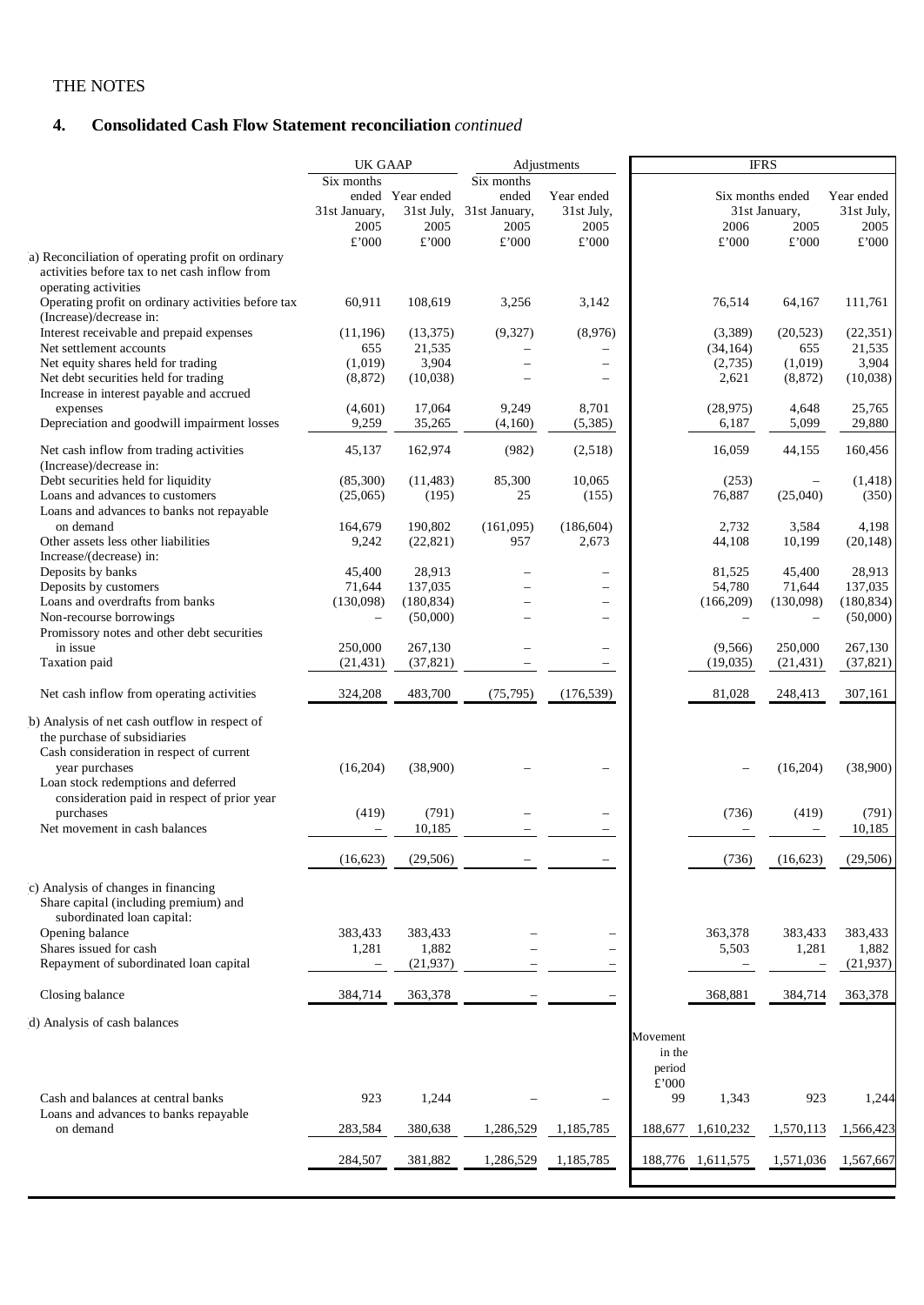#### **5. Comparison of the consolidated income statements, balance sheets and cash flow statements as now reported under IFRS with those previously reported under UK GAAP**

- (i) The effective interest rate method has now been applied to loans and advances. Accordingly certain interest, fees and commissions are now spread over the life of the loan, as are impairment losses.
- (ii) Share-based awards are now accrued in the balance sheet and expensed in the income statement on a straight line basis over the vesting period.
- (iii) Goodwill is now subject to impairment testing, rather than to annual amortisation, and negative goodwill is no longer capitalised.
- (iv) Many of the adjustments referred to in this note have related tax effects, nearly all of which are deferred.
- (v) Minority interests are recognised as equity rather than as a liability. Some of the adjustments to the profit and loss account and opening reserves have related minority interest effects.
- (vi) Some investments previously classified as "other receivables" have been reclassified as "investment securities" and valued at fair value rather than cost.
- (vii) Certain property, plant and equipment previously classified as "tangible assets" are now classified as "intangible assets – other".
- (viii) Exchange adjustments are recognised through the exchange movements reserve rather than the profit and loss account.
- (ix) The defined benefit pension scheme deficit is now recognised in equity.
- (x) Dividends are now recognised in equity in the period in which they are declared rather than in the period in which earnings are generated to cover the dividend.

### **6. Earnings per share**

Basic earnings per share on profit attributable to shareholders of the company is based on profit after taxation and minority interests of £52,808,000 (2005 – £44,732,000) and on 146,523,000 (2005 – 145,162,000) ordinary shares, being the weighted average number of shares in issue and contingently issuable during the year excluding those held by the employee benefit trust.

Diluted earnings per share is based on this same profit after taxation and minority interests, but on  $146,969,000$   $(2005 - 145,600,000)$  ordinary shares, being the weighted average number of shares in issue disclosed above, plus the weighted dilutive potential on ordinary shares of exercisable employee options in issue during the year.

### **7. Basis of preparation**

The financial information for the year ended 31st July, 2005 has been derived from audited UK GAAP information adjusted for the impact of IFRS and is therefore unaudited. The financial information for the period ended 31st January, 2005 has been derived from unaudited UK GAAP information adjusted for the impact of IFRS. The interim information, together with the comparative information contained in this report for the year ended 31st July, 2005 does not constitute statutory accounts within the meaning of section 240 of the Companies Act 1985. However, the information has been reviewed by the company's auditors, Deloitte & Touche LLP, and their report appears at the end of the interim financial report. The UK GAAP statutory accounts for the year ended 31st July, 2005 have also been reported on by Deloitte & Touche LLP and delivered to the Registrar of Companies. The report of the auditors on those accounts was unqualified and did not contain a statement under section 237(2) or (3) of the Companies Act 1985.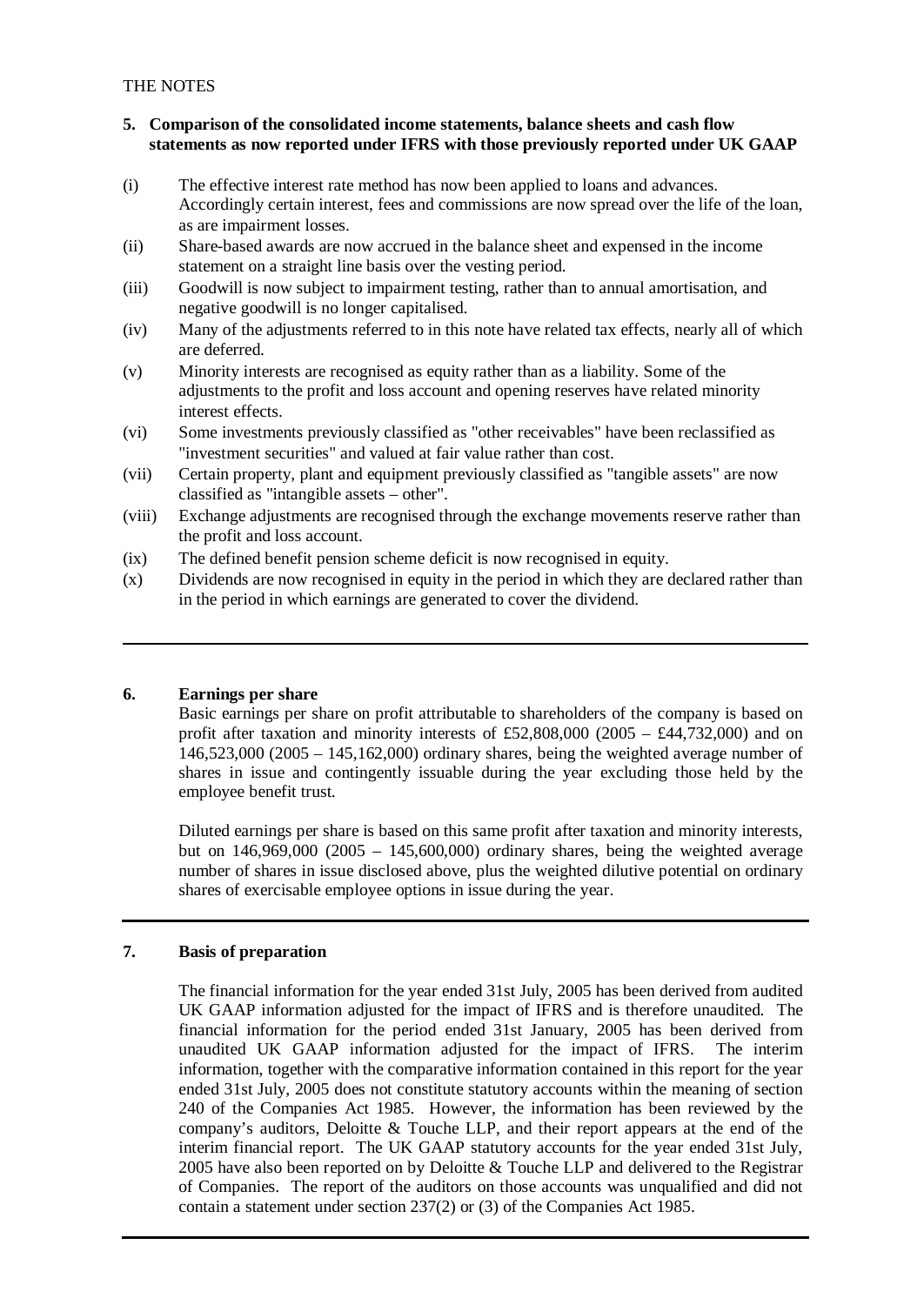#### INDEPENDENT REVIEW REPORT

#### **Independent Review Report to Close Brothers Group plc**

#### **Introduction**

We have been instructed by the company to review the financial information, which comprises the consolidated income statement, consolidated balance sheet, consolidated cash flow statement, consolidated statement of equity and related notes 1 to 7, for the six months ended 31st January, 2006. We have read the other information contained in the interim report and considered whether it contains any apparent misstatements or material inconsistencies with the financial information.

This report is made solely to the company in accordance with Bulletin 1999/4 issued by the Auditing Practices Board. Our work has been undertaken so that we might state to the company those matters we are required to state to it in an independent review report and for no other purpose. To the fullest extent permitted by law, we do not accept or assume responsibility to anyone other than the company for our review work, for this report or for the conclusions we have formed.

#### **Directors' responsibilities**

The interim report, including the financial information contained therein, is the responsibility of, and has been approved by, the directors. The directors are responsible for preparing the interim report in accordance with the Listing Rules of the Financial Services Authority and the requirements of International Accounting Standard ("IAS") 34 which requires that the accounting policies and presentation applied to the interim figures should be consistent with those applied in preparing the preceding annual financial statements except where any changes, and the reasons for them, are disclosed.

The next annual financial statements of the company will be prepared in accordance with International Financial Reporting Standards ("IFRSs") as adopted for use in the European Union. Accordingly, the interim report has been prepared in accordance with IAS 34 "Interim Financial Reporting" and the requirements of IFRS 1 "First Time Adoption of IFRS" relevant to interim reports. The accounting policies are consistent with those that the directors intend to use in the annual financial statements. There is, however, a possibility that the directors may determine that some changes to these policies are necessary when preparing the full annual financial statements for the first time in accordance with IFRSs as adopted for use in the European Union. This is because the directors have anticipated that certain standards, which have yet to be formally adopted for use in the European Union, will be adopted in time to be applicable to the next annual financial statements.

#### **Review work performed**

We conducted our review in accordance with guidance contained in Bulletin 1999/4 Review of Interim Financial Information issued by the Auditing Practices Board for use in the United Kingdom. A review consists principally of making enquiries of group management and applying analytical procedures to the financial information and underlying financial data and, based thereon, assessing whether the accounting policies and presentation have been consistently applied unless otherwise disclosed. A review excludes audit procedures such as tests of controls and verification of assets, liabilities and transactions. It is substantially less in scope than an audit performed in accordance with International Standards on Auditing (UK and Ireland) and therefore provides a lower level of assurance than an audit. Accordingly, we do not express an audit opinion on the financial information.

#### **Review conclusion**

On the basis of our review we are not aware of any material modifications that should be made to the financial information as presented for the six months ended 31stJanuary, 2006.

*Deloitte & Touche LLP*  Chartered Accountants London 6th March, 2006